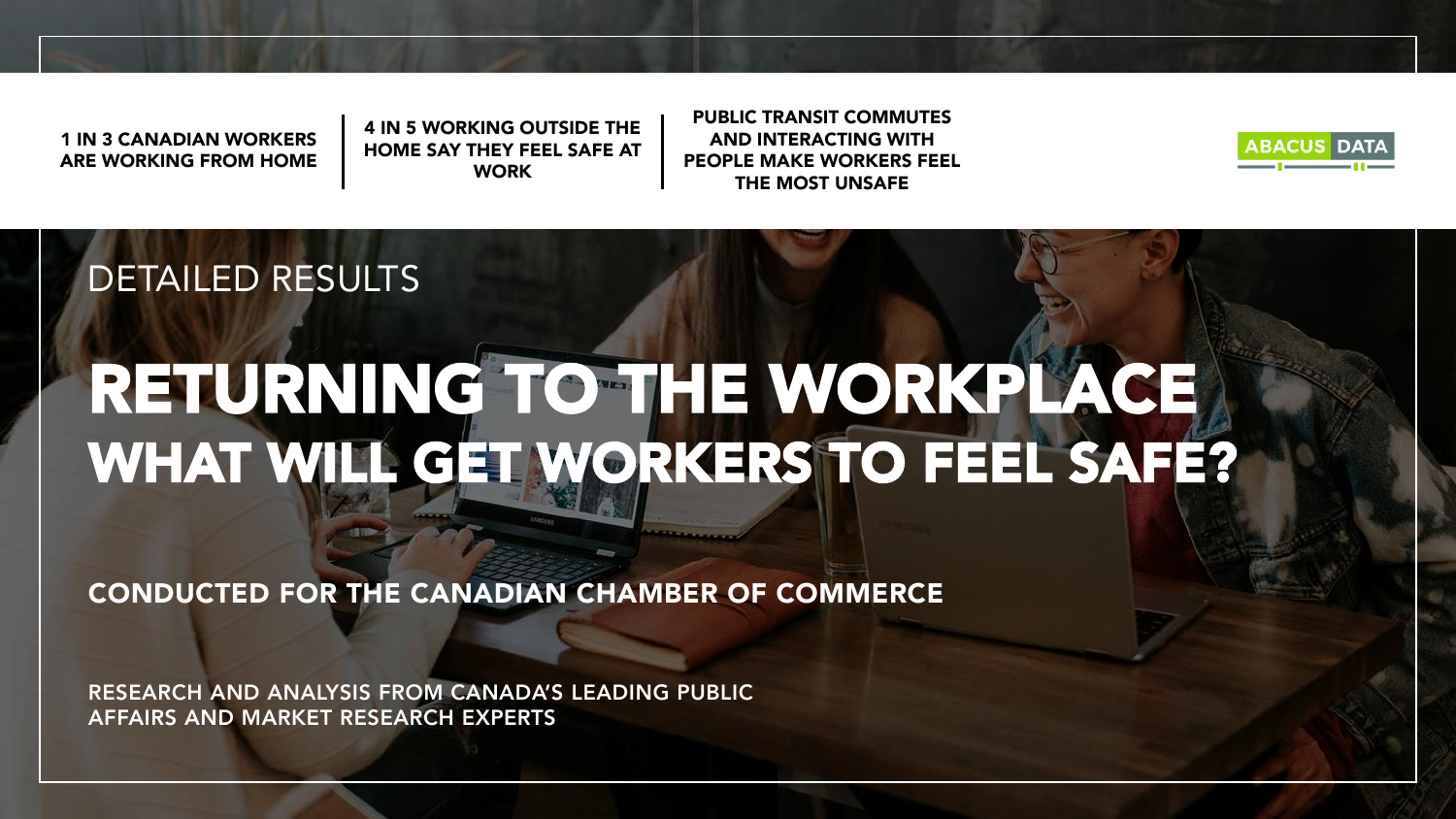### METHODOLOGY

The survey was conducted online with 1,056 Employed Canadian adults, from March 25 to 30, 2021. A random sample of panelists were invited to complete the survey from a set of partner panels based on the Lucid exchange platform. These partners are typically double opt-in survey panels, blended to manage out potential skews in the data from a single source.

The margin of error for a comparable probability-based random sample of the same size is +/- 3.02%, 19 times out of 20.

**JENES SERVERE** 

The data were weighted according to census data to ensure that the sample matched Canada's population according to age, gender, educational attainment, and region. Totals may not add up to 100 due to rounding.

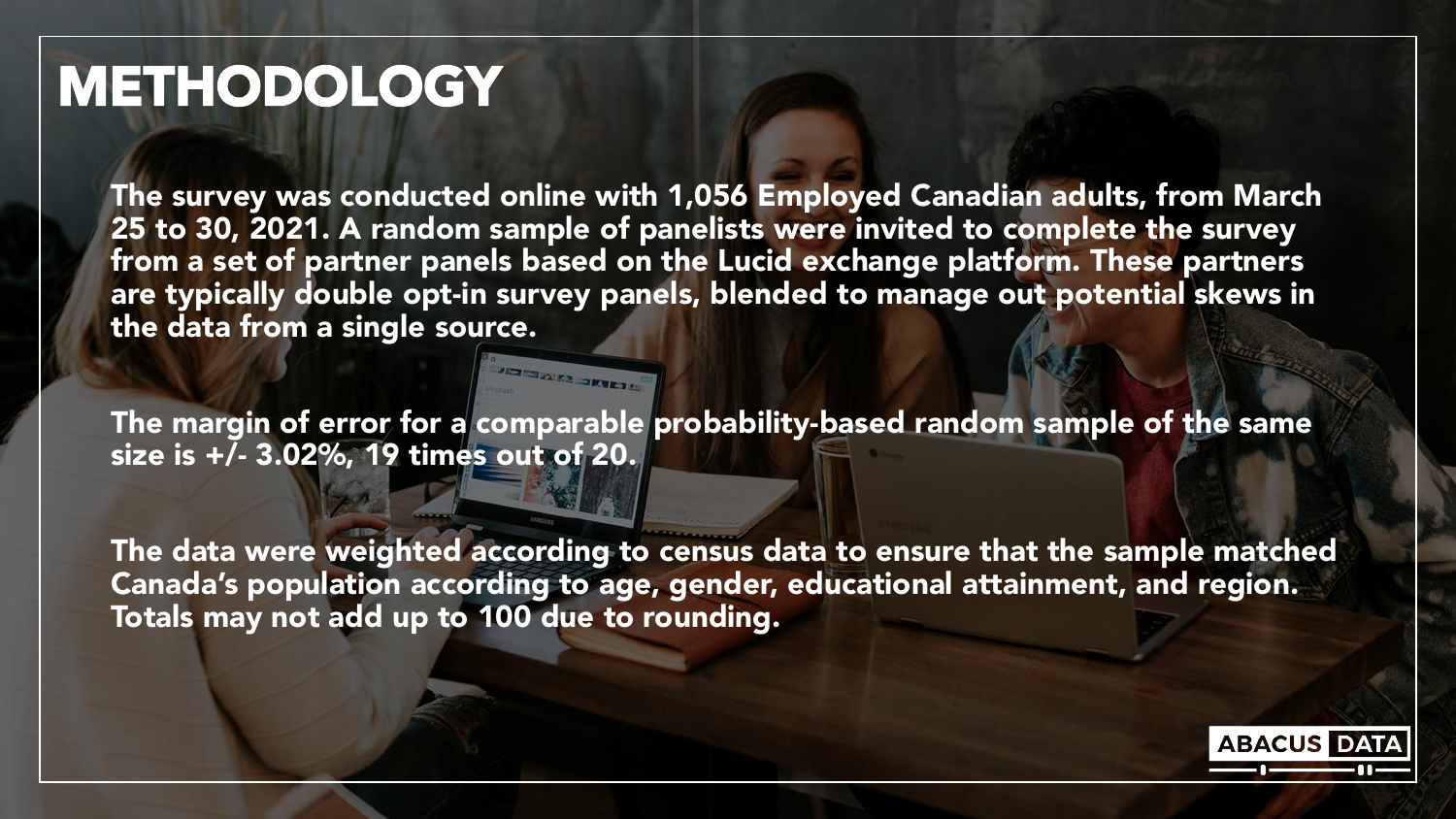# TYPE OF WORKPLACE





What kind of workplace do you work in most of the time before the pandemic started and would work when things get back to normal? Select all that apply to you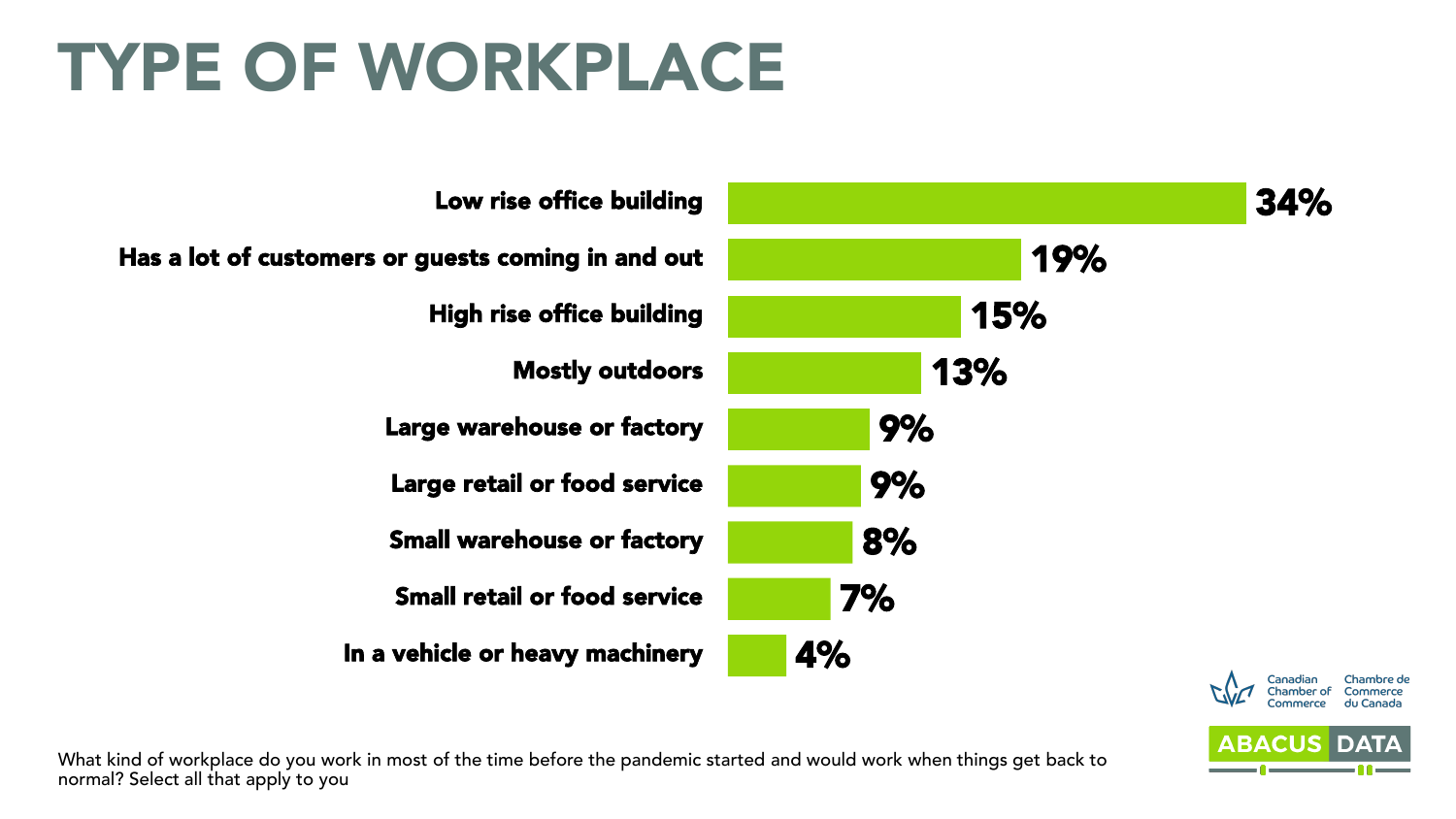# WORKPLACE VS. WORKING FROM HOME



- **I** am going into my workplace most of or all of the time
- I am going into my workplace about half the time and working from home for half
- **I** am working from home most of or all of the time

1 IN 2 ARE STILL GOING TO THEIR WORKPLACE MOST OF THE TIME



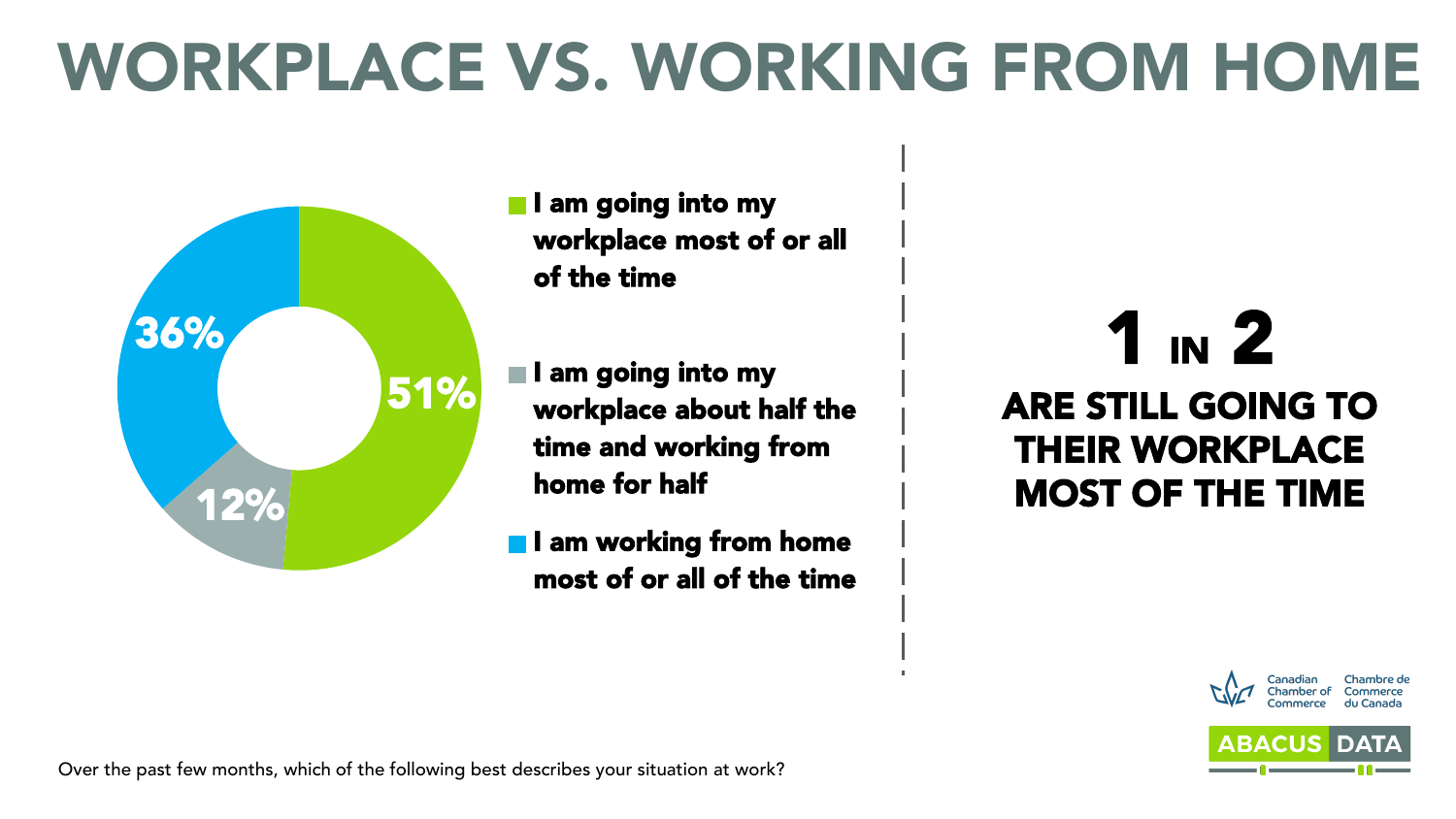# WORKPLACE VS. WORKING FROM HOME



Over the past few months, which of the following best describes your situation at work?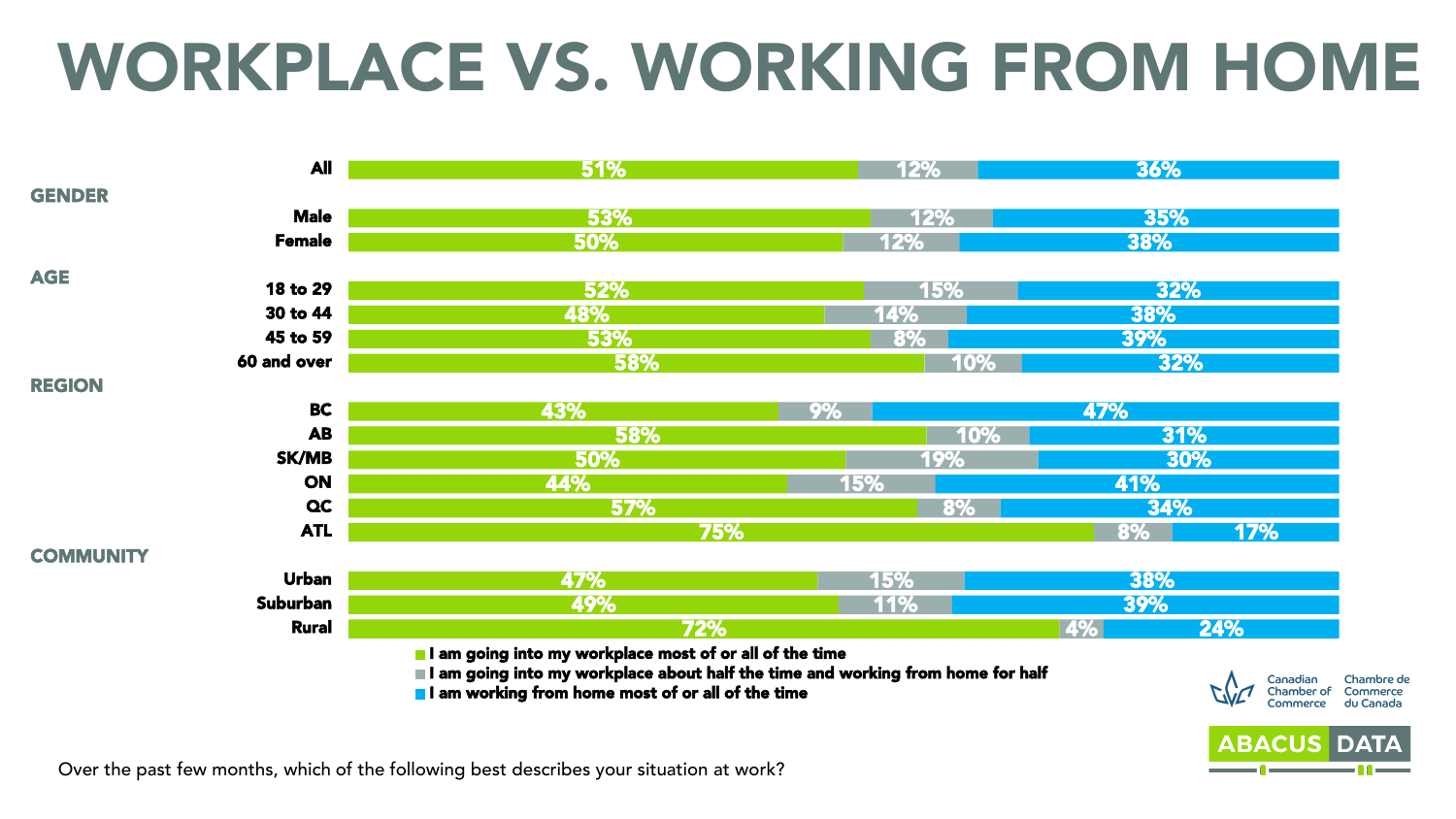# WORKPLACE VS. WORKING FROM HOME



Over the past few months, which of the following best describes your situation at work?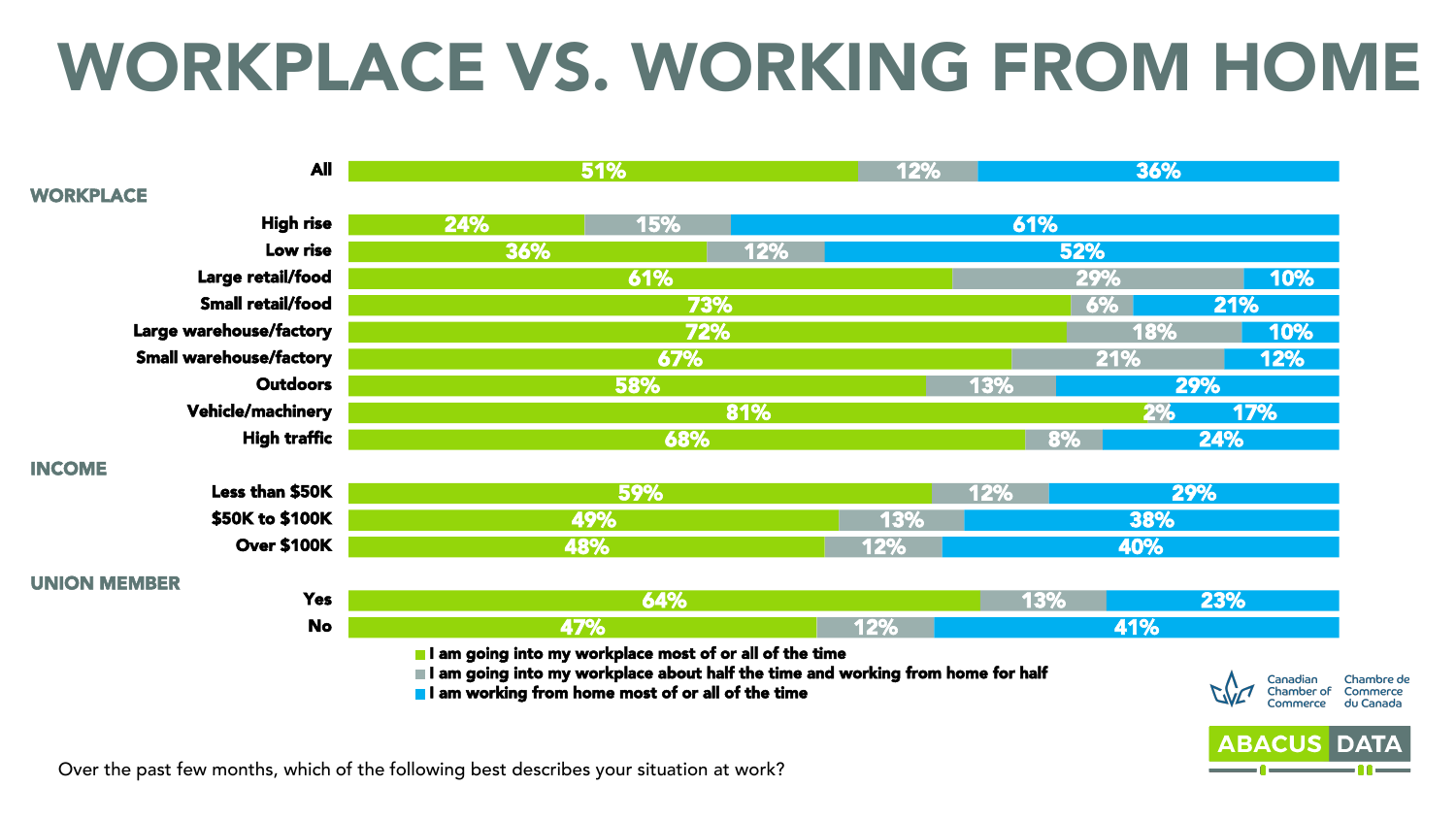### WORKING FROM HOME PRE-PANDEMIC THOSE WORKING FROM HOME

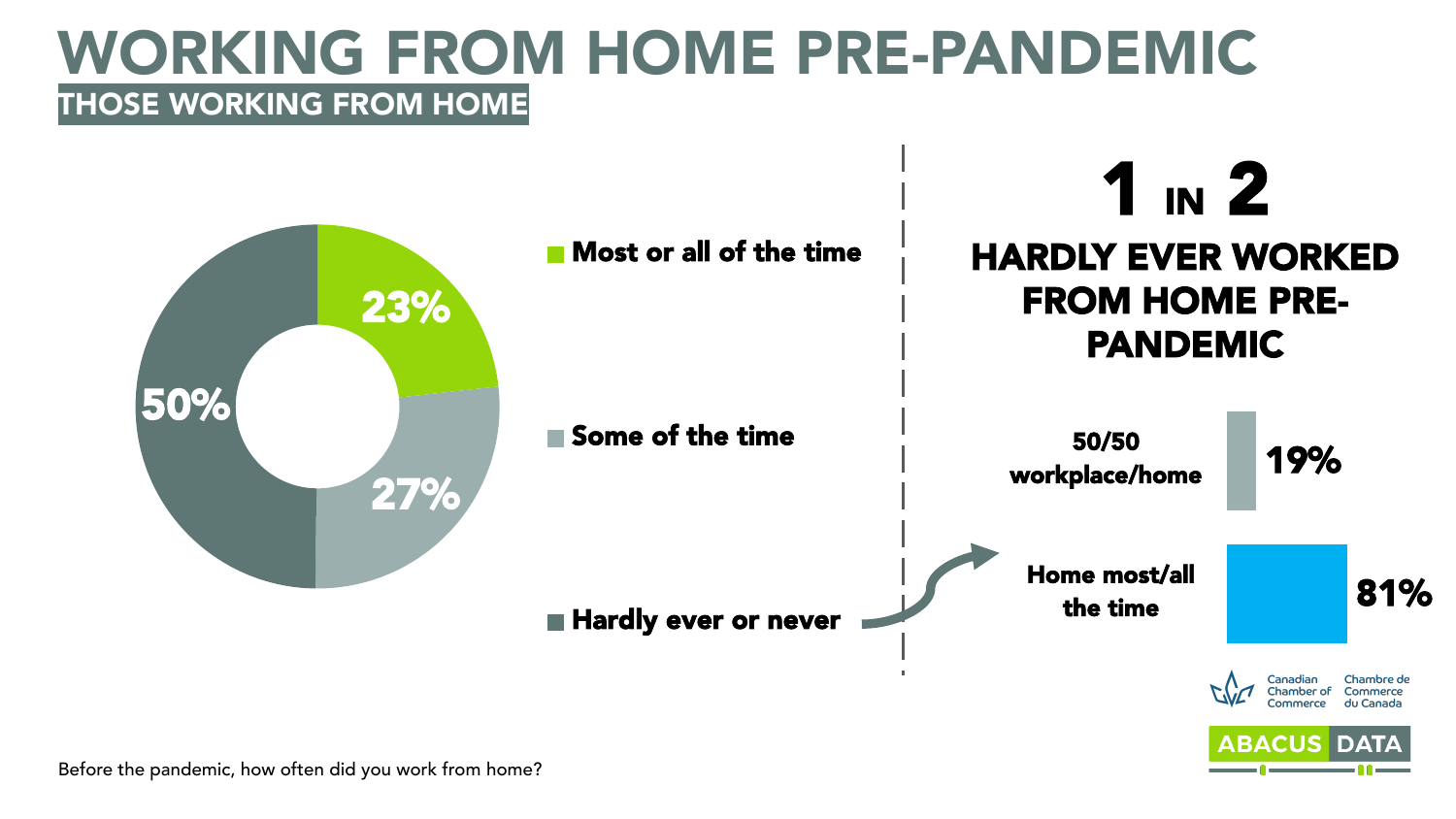### WORKING FROM HOME PRE-PANDEMIC THOSE WORKING FROM HOME

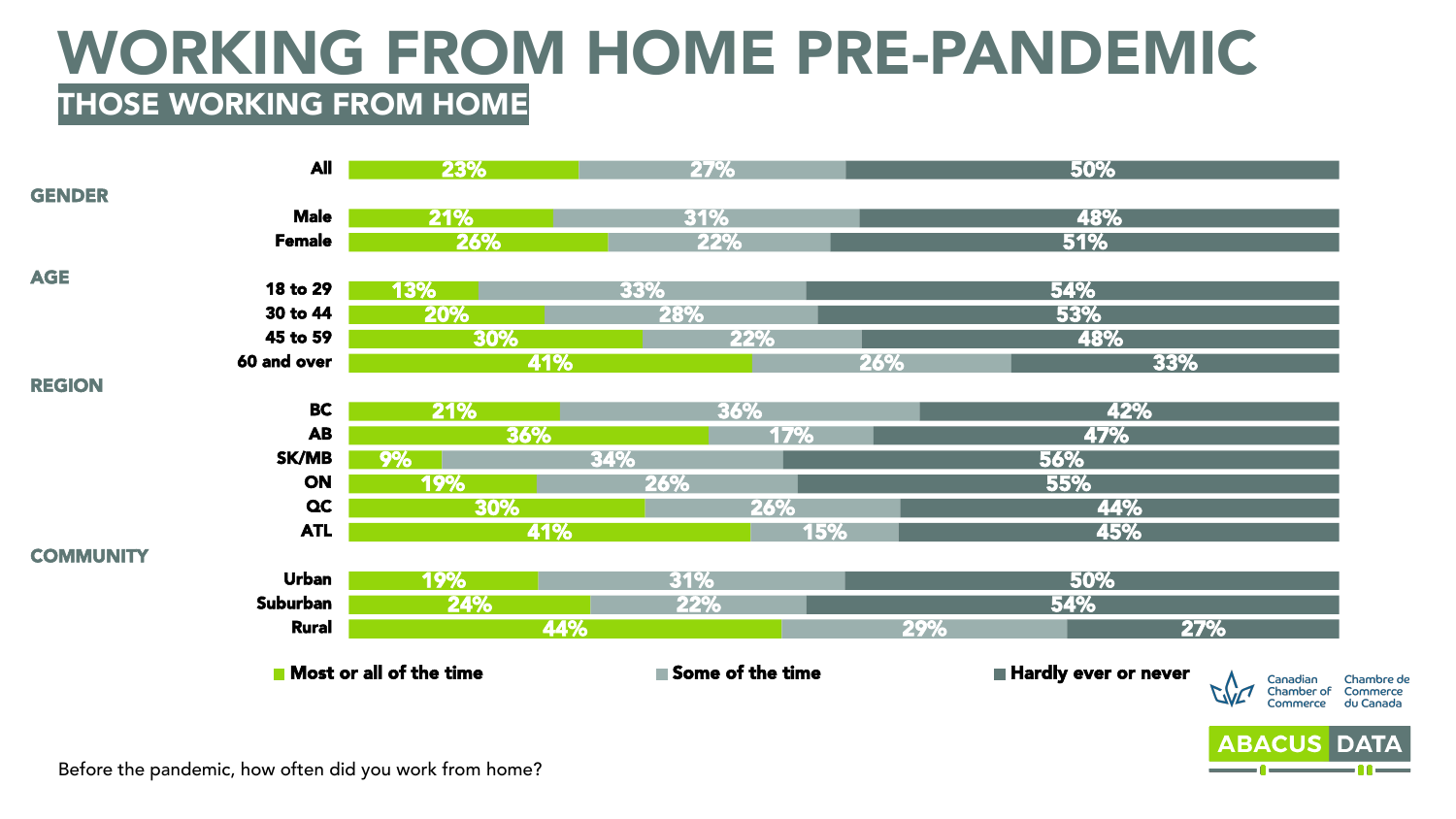### WORKING FROM HOME PRE-PANDEMIC THOSE WORKING FROM HOME

| <b>All</b>                     | 23%                     |     | <b>27%</b>       |     |     | 50%                  |                        |                       |
|--------------------------------|-------------------------|-----|------------------|-----|-----|----------------------|------------------------|-----------------------|
| <b>WORKPLACE</b>               |                         |     |                  |     |     |                      |                        |                       |
| <b>High rise</b>               | 14%                     | 28% |                  |     | 58% |                      |                        |                       |
| Low rise                       | 21%                     | 18% |                  |     | 61% |                      |                        |                       |
| Large retail/food              | 8%                      |     | 70%              |     |     |                      | 22%                    |                       |
| Small retail/food              |                         | 50% |                  |     | 36% |                      | 14%                    |                       |
| Large warehouse/factory        | 23%                     |     | 45%              |     |     | 32%                  |                        |                       |
| <b>Small warehouse/factory</b> | 31%                     |     |                  | 39% |     | 31%                  |                        |                       |
| <b>Outdoors</b>                |                         | 40% |                  |     | 49% |                      | 10%                    |                       |
| Vehicle/machinery              | 37%                     |     |                  | 31% |     | 32%                  |                        |                       |
| <b>High traffic</b>            | 26%                     |     | 31%              |     |     | 44%                  |                        |                       |
| <b>INCOME</b>                  |                         |     |                  |     |     |                      |                        |                       |
| Less than \$50K                | 28%                     |     | 25%              |     |     | 47%                  |                        |                       |
| \$50K to \$100K                | 21%                     |     | 31%              |     |     | 47%                  |                        |                       |
| <b>Over \$100K</b>             | 21%                     | 22% |                  |     | 57% |                      |                        |                       |
| <b>UNION MEMBER</b>            |                         |     |                  |     |     |                      |                        |                       |
| <b>Yes</b>                     | 13%                     | 26% |                  |     | 61% |                      |                        |                       |
| <b>No</b>                      | 26%                     |     | 27%              |     |     | 47%                  |                        |                       |
| <b>CURRENT WORK</b>            |                         |     |                  |     |     |                      |                        |                       |
| 50/50 workplace/home           | 10%                     |     | 51%              |     |     | 39%                  |                        |                       |
| Home most/all the time         | 28%                     |     | 19%              |     | 53% |                      |                        |                       |
|                                |                         |     |                  |     |     |                      |                        |                       |
|                                | Most or all of the time |     | Some of the time |     |     | Hardly ever or never | Canadian               | Chambre de            |
|                                |                         |     |                  |     |     |                      | Chamber of<br>Commerce | Commerce<br>du Canada |
|                                |                         |     |                  |     |     |                      |                        |                       |
|                                |                         |     |                  |     |     |                      | <b>ABACUS DATA</b>     |                       |

Before the pandemic, how often did you work from home?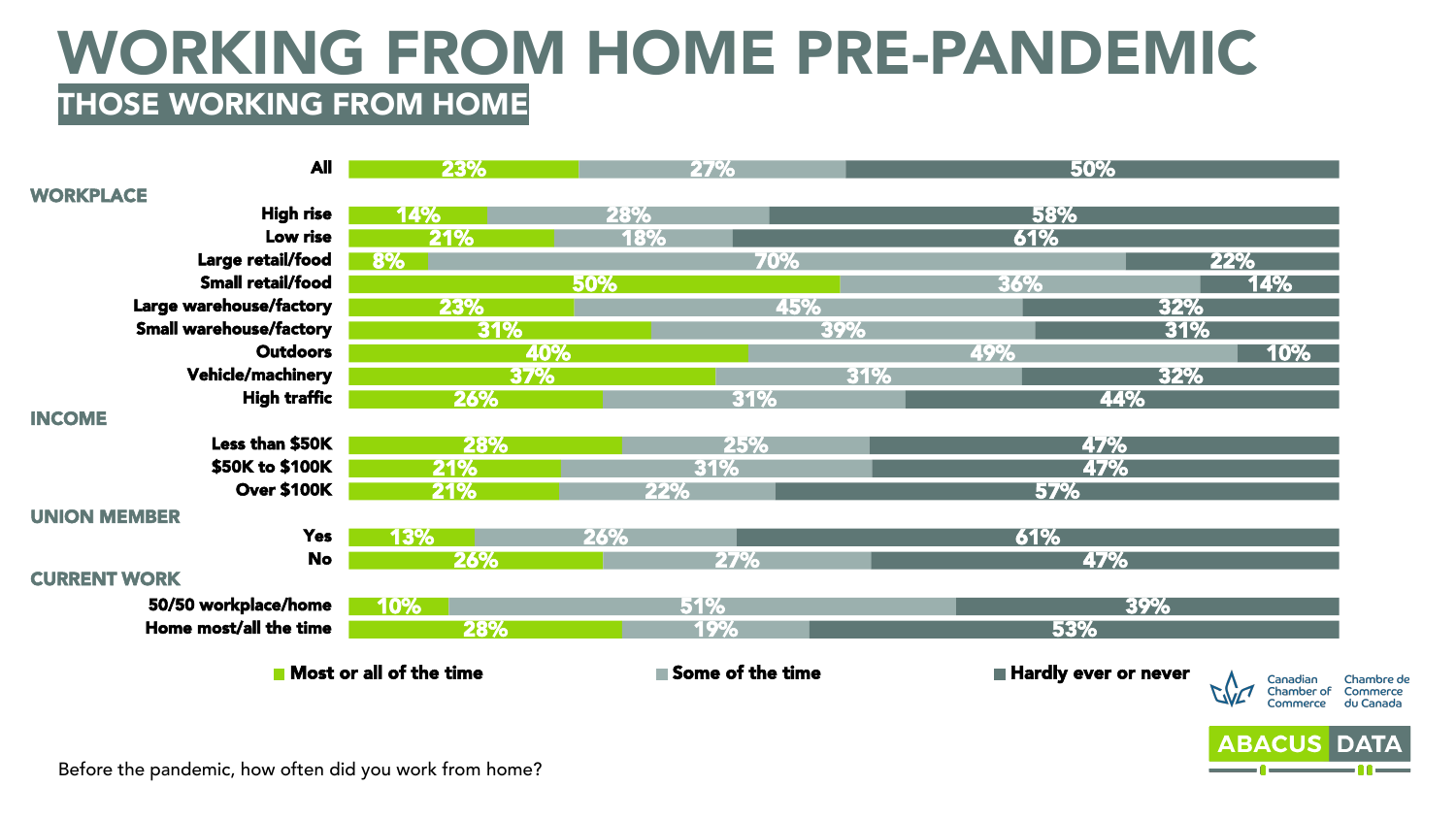#### HOW SAFE DO YOU FEEL AT YOUR WORKPLACE THOSE WORKING FROM A WORKPLACE



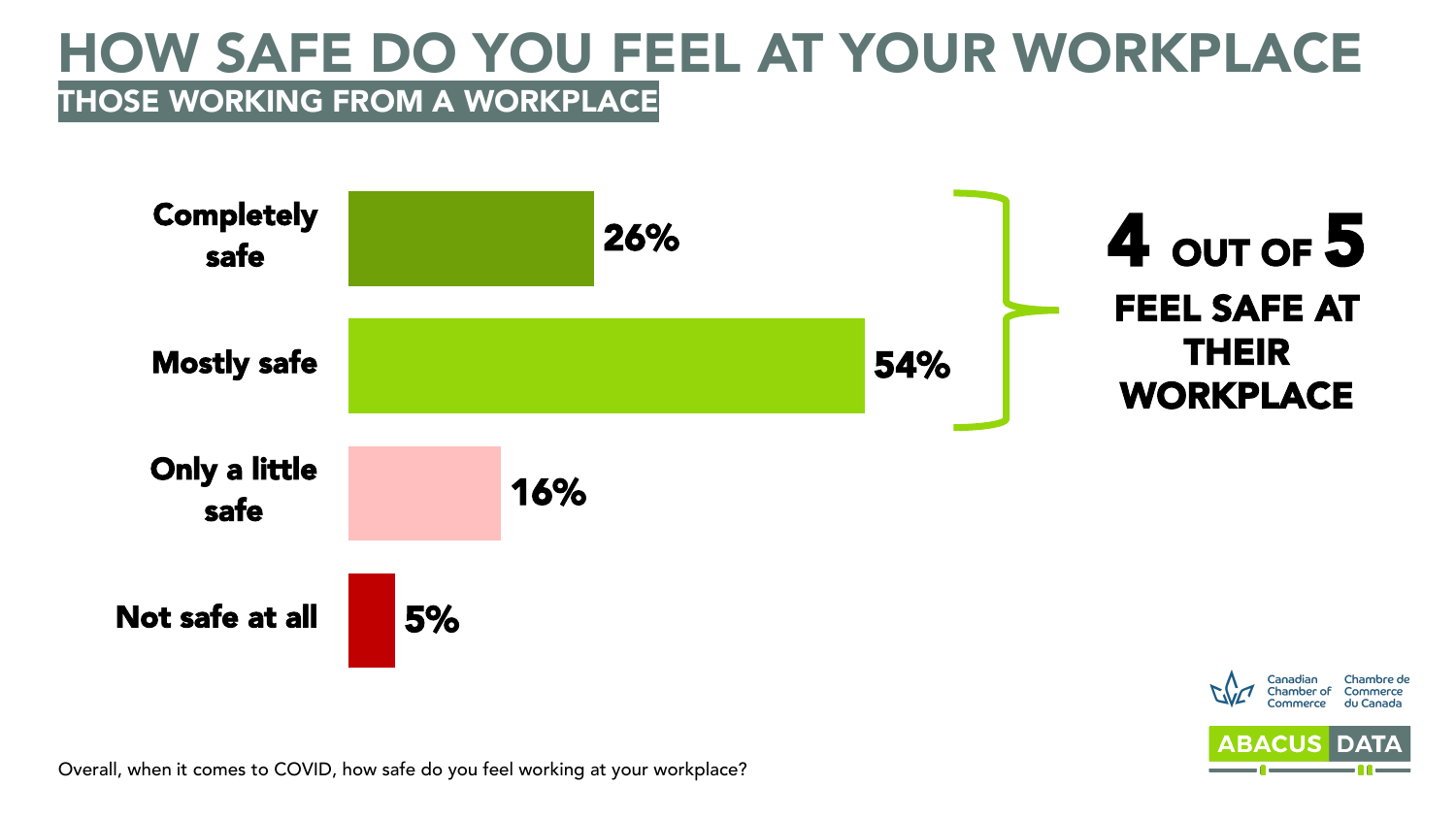#### HOW SAFE DO YOU FEEL AT YOUR WORKPLACE THOSE WORKING FROM WORKPLACE

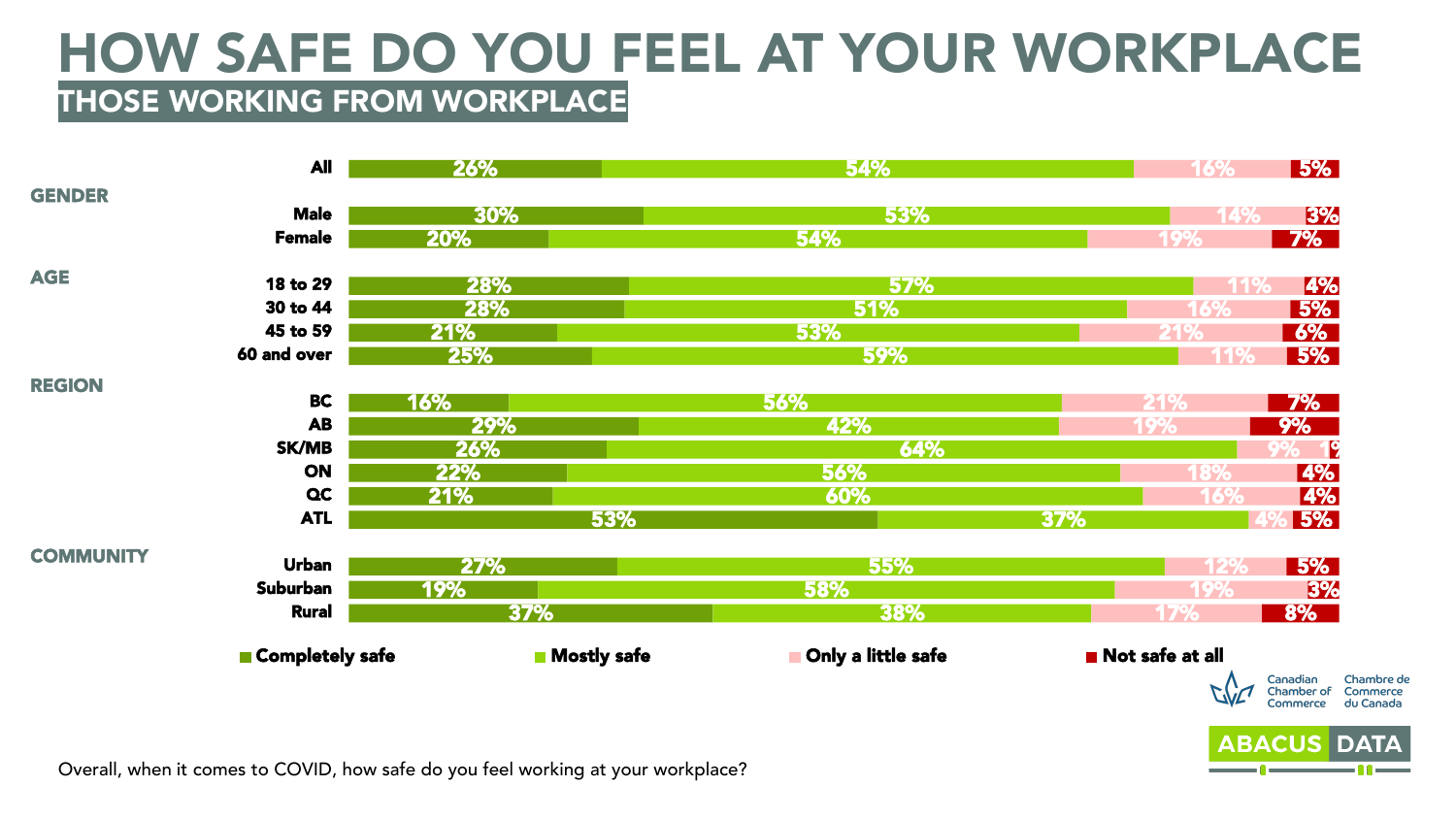#### HOW SAFE DO YOU FEEL AT YOUR WORKPLACE THOSE WORKING FROM WORKPLACE

|                     | <b>All</b>                                                                       | 26% |                    | 54%                | <b>5%</b><br>16%                                |
|---------------------|----------------------------------------------------------------------------------|-----|--------------------|--------------------|-------------------------------------------------|
| <b>WORKPLACE</b>    |                                                                                  |     |                    |                    |                                                 |
|                     | <b>High rise</b>                                                                 | 22% |                    | 55%                | <b>9%</b>                                       |
|                     | Low rise                                                                         | 20% |                    | 65%                | <b>T2</b>                                       |
|                     | Large retail/food                                                                | 22% |                    | 60%                | <b>4%</b>                                       |
|                     | Small retail/food                                                                | 25% |                    | 50%                | 3%<br>22%                                       |
|                     | Large warehouse/factory                                                          | 29% |                    | 56%                | 2%                                              |
|                     | <b>Small warehouse/factory</b><br><b>Outdoors</b>                                | 23% |                    | 51%                | <b>5%</b>                                       |
|                     |                                                                                  |     | 38%                | 46%                | 3%                                              |
|                     | <b>Vehicle/machinery</b>                                                         |     | 44%                | 43%                | $8\%$                                           |
|                     | <b>High traffic</b>                                                              | 24% |                    | 47%                | <b>10%</b>                                      |
|                     | PRE-COVID WFH<br>Most or all of the time                                         | 20% |                    | 61%                | <b>8%</b>                                       |
|                     | Some of the time                                                                 | 8%  |                    | 70%                | 2%<br>20%                                       |
|                     | Hardly ever or never                                                             | 17% |                    | 66%                | P<br>16%                                        |
| <b>INCOME</b>       |                                                                                  |     |                    |                    |                                                 |
|                     | Less than \$50K                                                                  | 28% |                    | 48%                | $\frac{6\%}{ }$                                 |
|                     | \$50K to \$100K                                                                  | 27% |                    | 55%                | 3%                                              |
|                     | <b>Over \$100K</b>                                                               | 21% |                    | 60%                | <b>5%</b>                                       |
| <b>UNION MEMBER</b> | <b>Yes</b>                                                                       | 19% |                    | <b>57%</b>         | <b>4%</b><br>20%                                |
|                     | <b>No</b>                                                                        | 29% |                    | 52%                | <b>5%</b>                                       |
|                     |                                                                                  |     |                    |                    |                                                 |
|                     | Completely safe                                                                  |     | <b>Mostly safe</b> | Only a little safe | Not safe at all                                 |
|                     |                                                                                  |     |                    |                    | Chambre de<br>Canadian                          |
|                     |                                                                                  |     |                    |                    | Commerce<br>Chamber of<br>du Canada<br>Commerce |
|                     |                                                                                  |     |                    |                    |                                                 |
|                     |                                                                                  |     |                    |                    | <b>ABACUS</b><br><b>DATA</b>                    |
|                     | Overall, when it comes to COVID, how safe do you feel working at your workplace? |     |                    |                    |                                                 |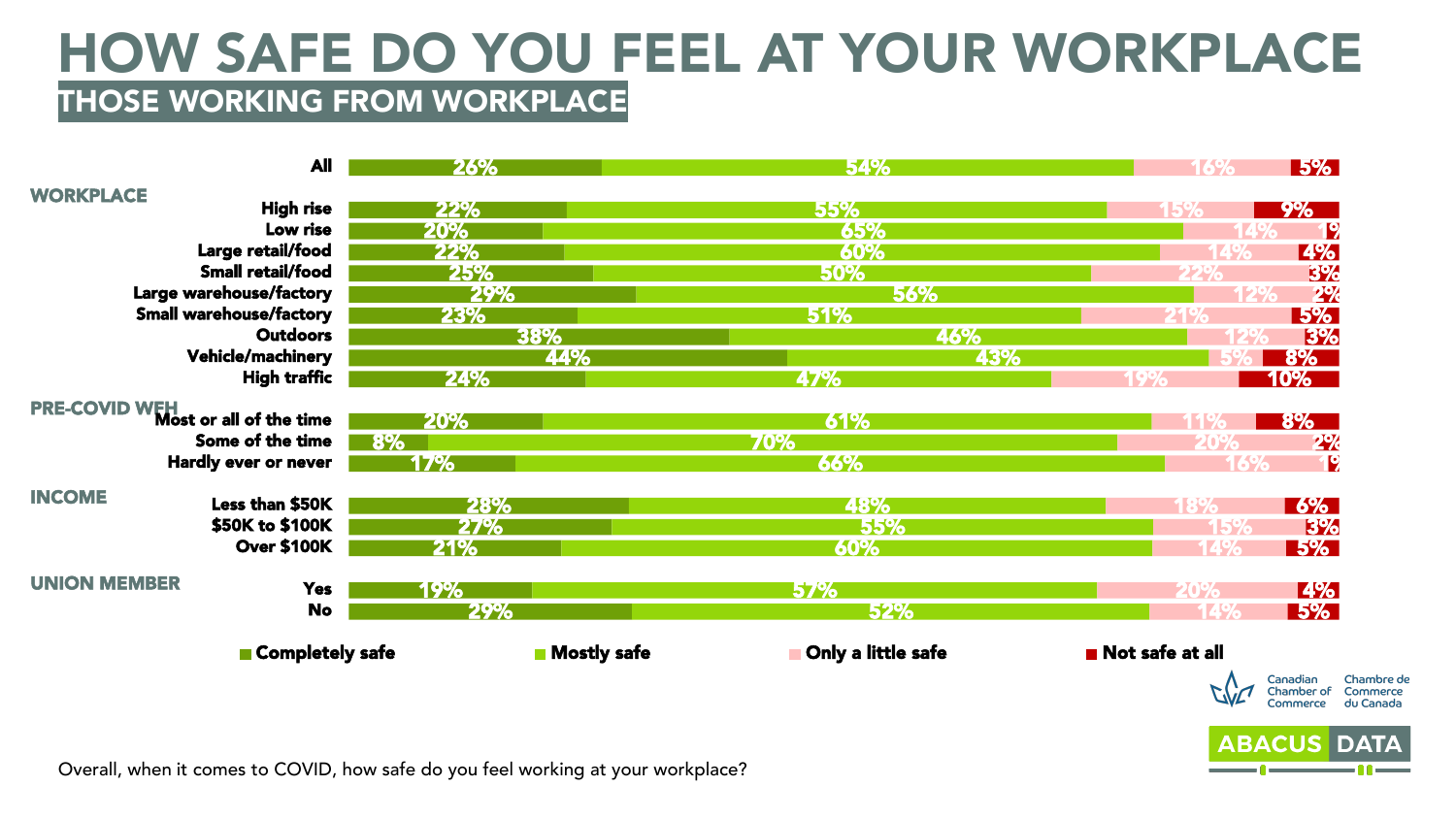#### COMFORT RETURNING TO WORKPLACE THOSE WORKING FROM HOME



**ABACUS DAT** 

If you were asked to go back into your workplace most of the time, how comfortable would you be with doing so?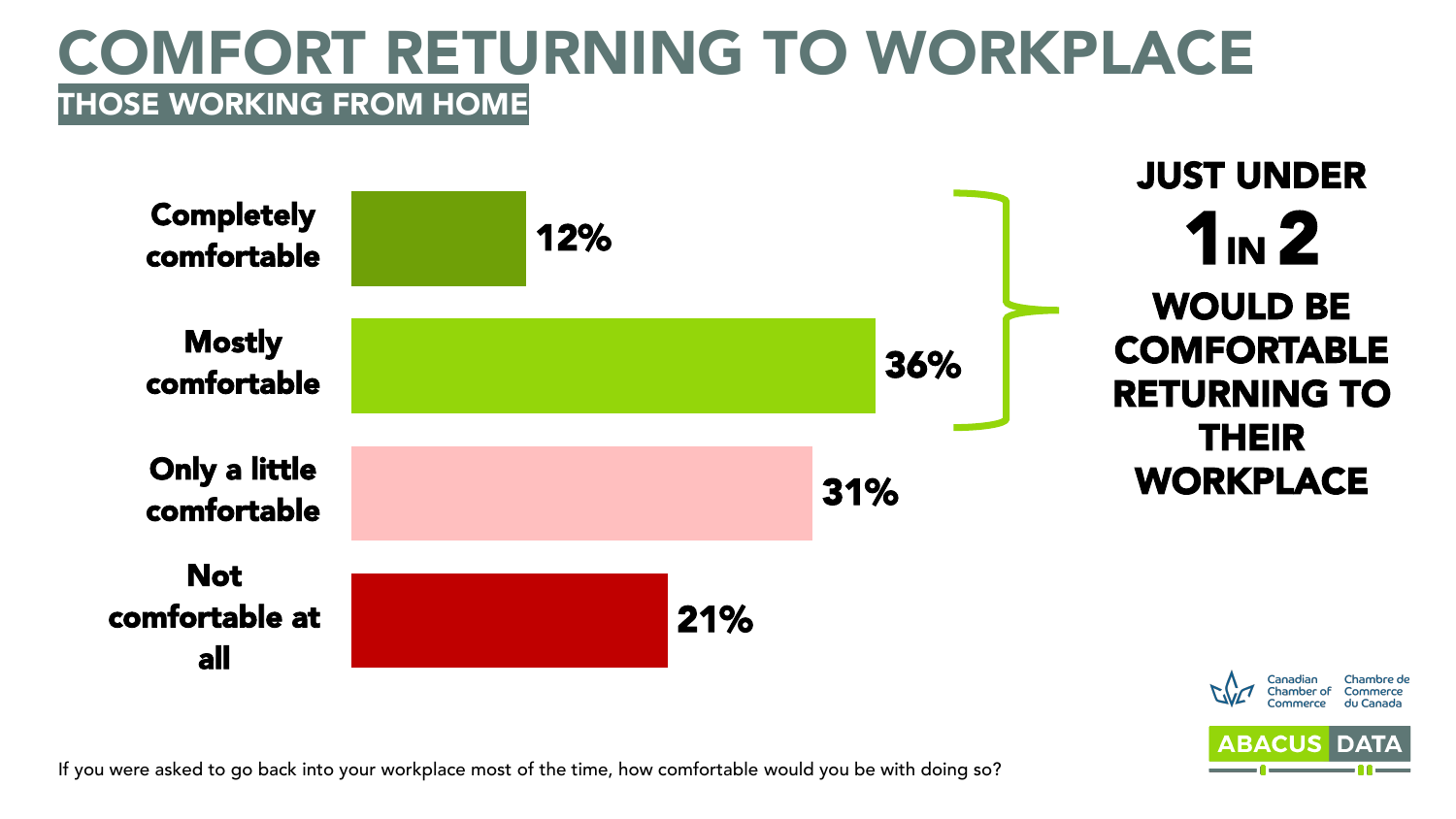#### COMFORT RETURNING TO WORKPLACE THOSE WORKING FROM HOME





If you were asked to go back into your workplace most of the time, how comfortable would you be with doing so?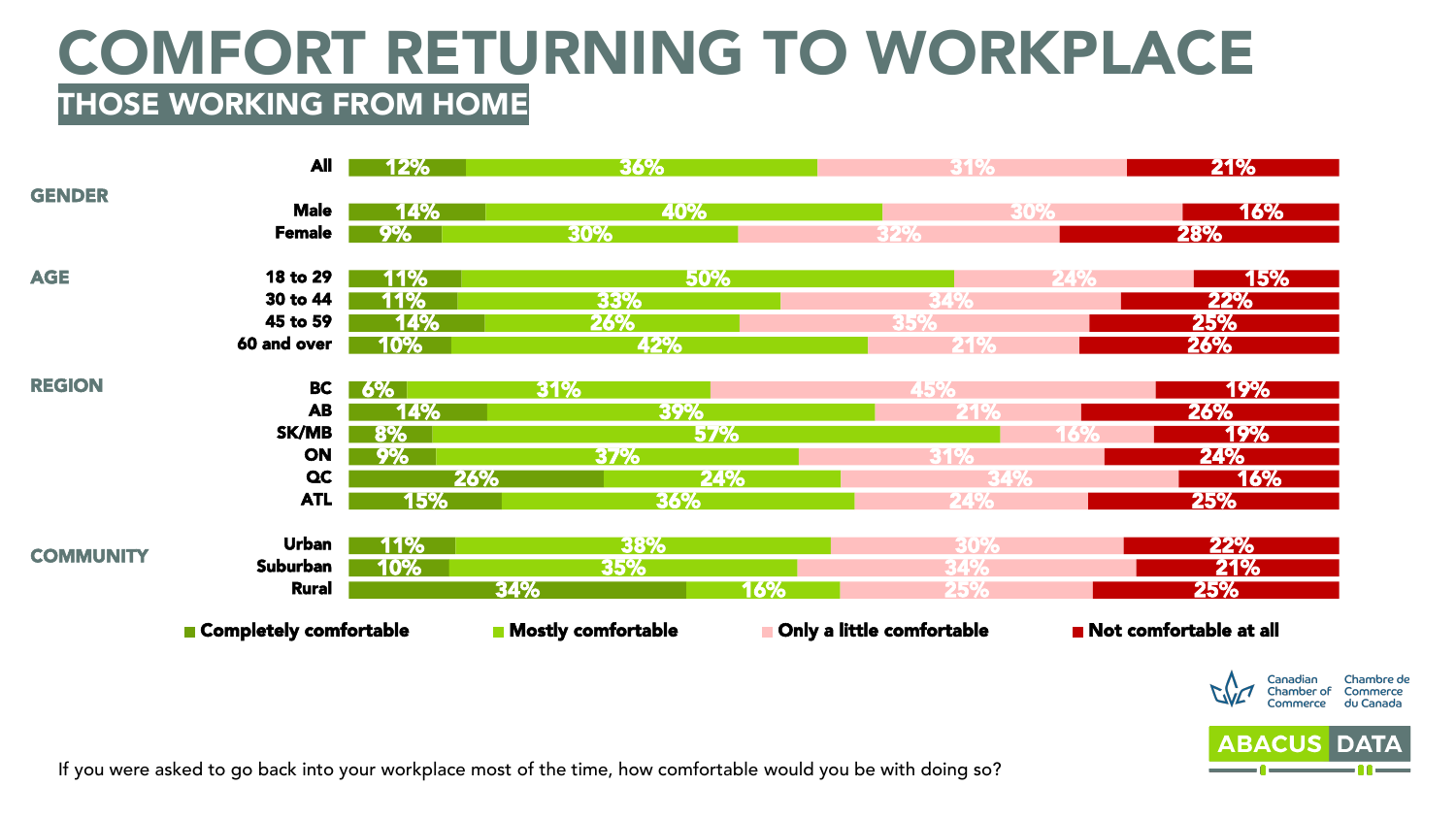#### COMFORT RETURNING TO WORKPLACE THOSE WORKING FROM HOME



If you were asked to go back into your workplace most of the time, how comfortable would you be with doing so?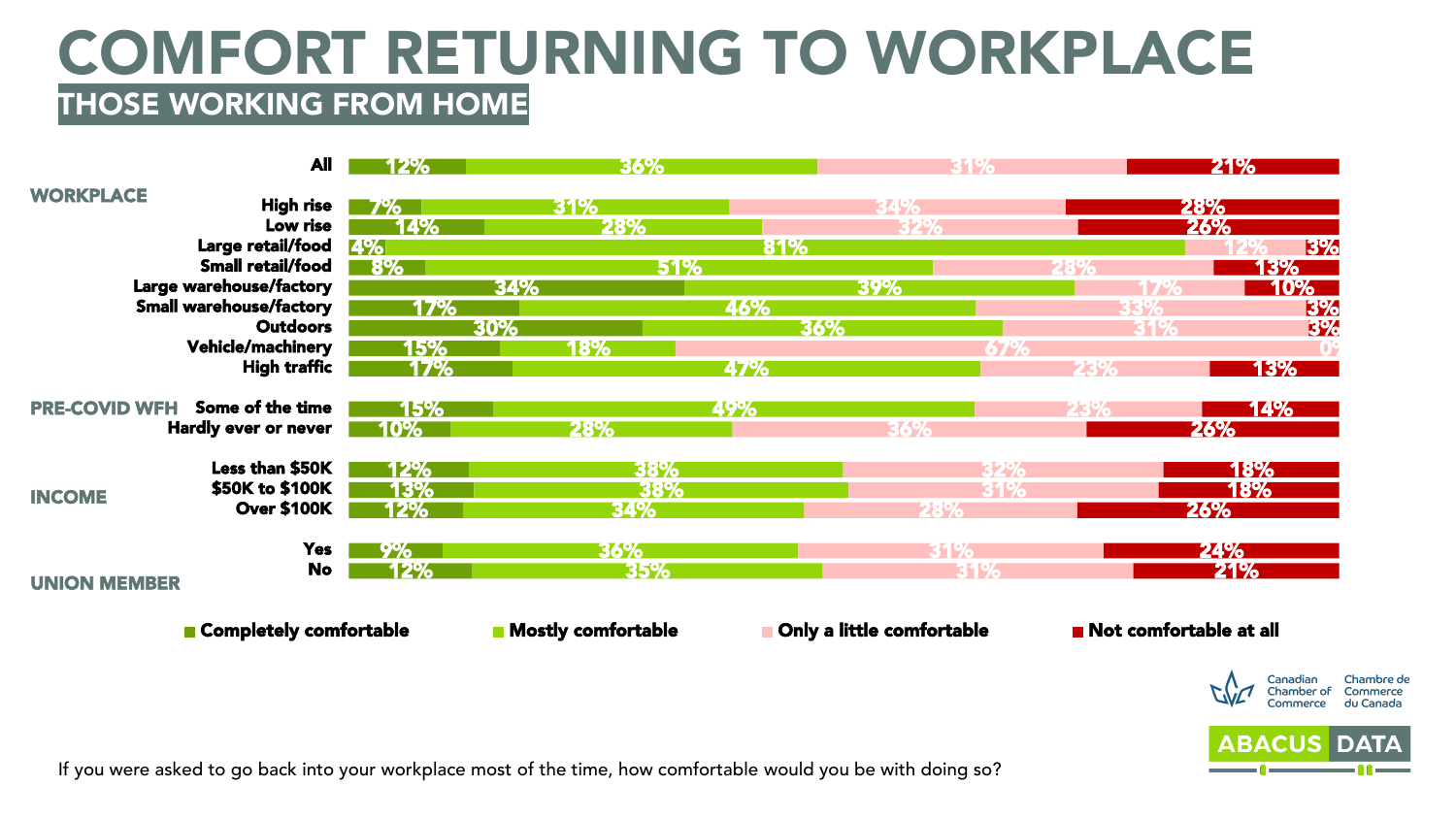#### HOW COMFORTABLE ARE YOU WITH… THOSE WORKING FROM WORKPLACE

Being around coworkers in your 5% 28% 42% 25% workplace The process of getting in and out of the workplace (ie common areas and 8% 31% 38% 23% elevators) Being around and interacting with 19% 31% 39% 10% customers or clients Having to commute to the workplace 25% 33% 27% 15% using public transit ■ Completely comfortable Alle Mostly comfortable Alle Donly a little Alle Not at all Canadian Chambre c<br>Chamber of Commerce

**ABACUS DAT**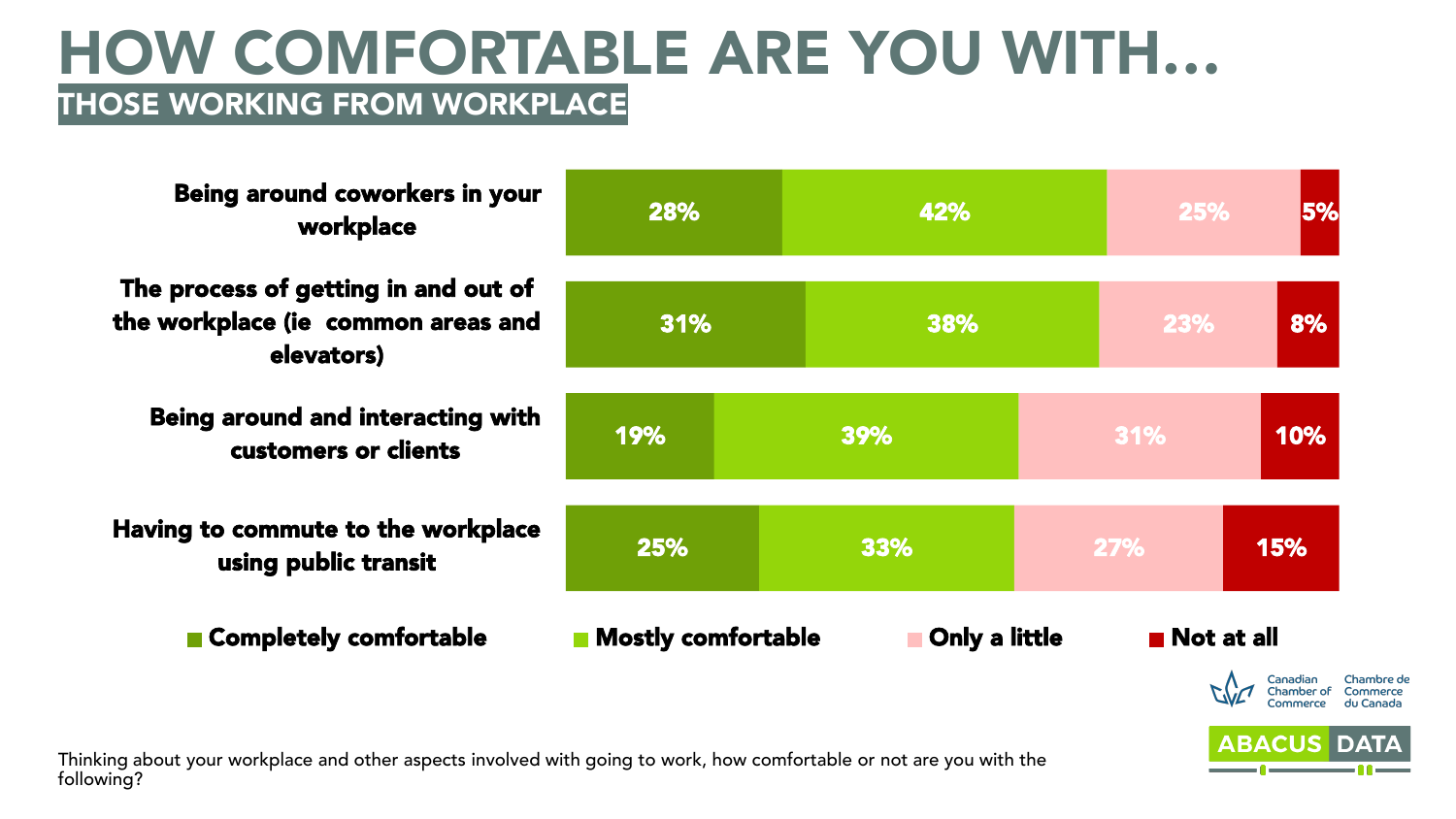#### BEING AROUND COWORKERS IN YOUR WORKPLACE

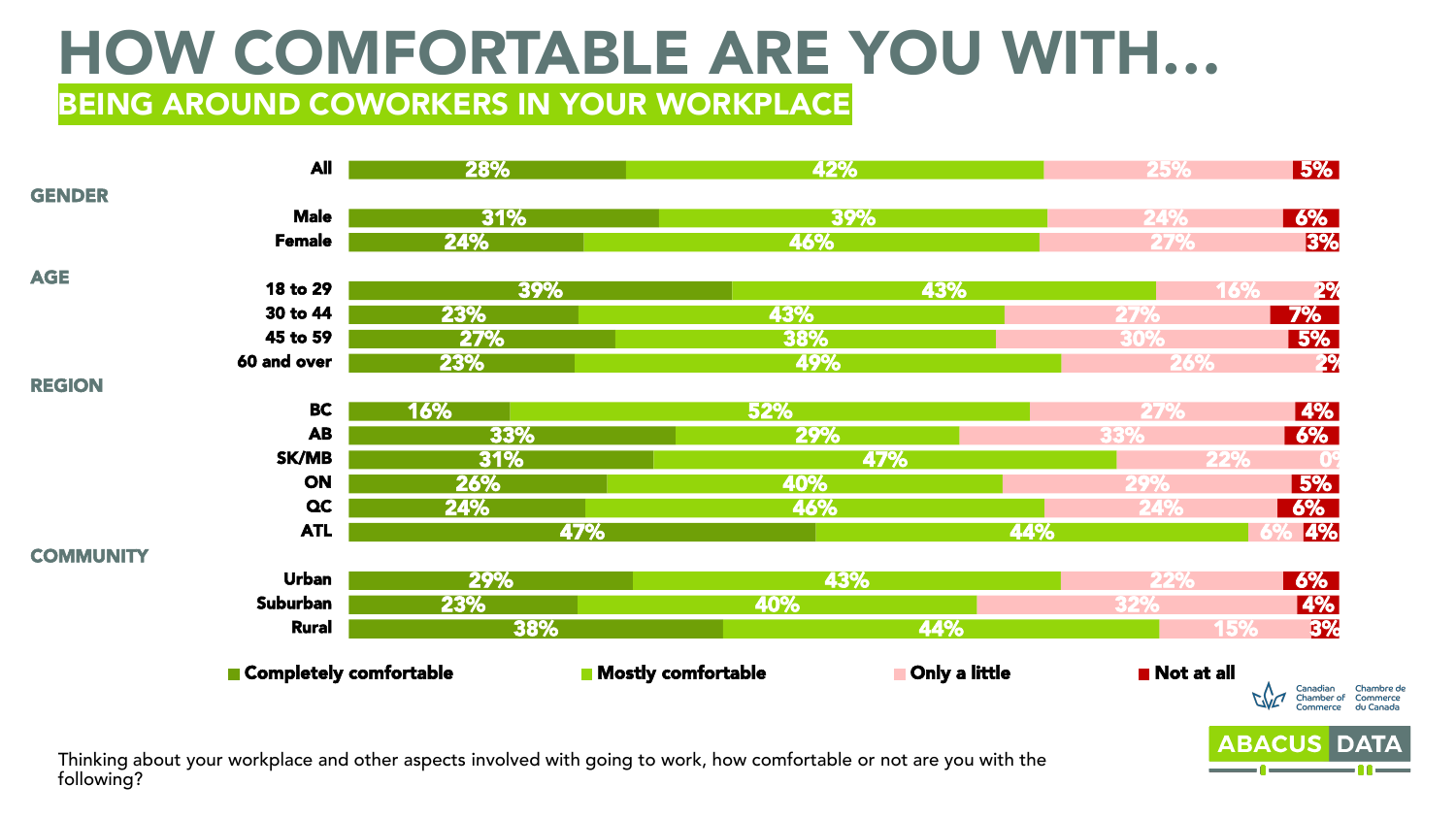#### BEING AROUND COWORKERS IN YOUR WORKPLACE

|                     | <b>All</b>                     | 28% | 42%                                               | 25%        | 5%                                                                        |
|---------------------|--------------------------------|-----|---------------------------------------------------|------------|---------------------------------------------------------------------------|
| <b>WORKPLACE</b>    |                                |     |                                                   |            |                                                                           |
|                     | <b>High rise</b>               | 16% | 50%                                               | 30%        | 4%                                                                        |
|                     | Low rise                       | 23% | 44%                                               | 31%        | <b>3%</b>                                                                 |
|                     | Large retail/food              | 34% | 39%                                               | 22%        | 5%                                                                        |
|                     | Small retail/food              | 34% | 36%                                               | 23%        | 6%                                                                        |
|                     | Large warehouse/factory        | 34% | 40%                                               | 19%        | 7%                                                                        |
|                     | <b>Small warehouse/factory</b> | 35% | 30%                                               | <b>25%</b> | 10%                                                                       |
|                     | <b>Outdoors</b>                | 35% | 39%                                               | <b>22%</b> | 4%                                                                        |
|                     | Vehicle/machinery              | 36% | 43%                                               | <b>13%</b> | 7%                                                                        |
|                     | <b>High traffic</b>            | 31% | 46%                                               | 19%        | 5%                                                                        |
| <b>INCOME</b>       |                                |     |                                                   |            |                                                                           |
|                     | Less than \$50K                | 29% | 41%                                               | 25%        | 5%                                                                        |
|                     | \$50K to \$100K                | 32% | 38%                                               | 26%        | $\sqrt{4\%}$                                                              |
|                     | <b>Over \$100K</b>             | 23% | 48%                                               | 24%        | 5%                                                                        |
| <b>UNION MEMBER</b> |                                |     |                                                   |            |                                                                           |
|                     | <b>Yes</b>                     | 26% | 44%                                               | 25%        | 6%                                                                        |
|                     | <b>No</b>                      | 29% | 42%                                               | 25%        | 4%                                                                        |
|                     | Completely comfortable         |     | <b>Only a little</b><br><b>Mostly comfortable</b> | Not at all | Canadian<br>Chambre de<br>Commerce<br>Chamber of<br>du Canada<br>Commerce |
|                     |                                |     |                                                   |            | <b>ARACUS DATA</b>                                                        |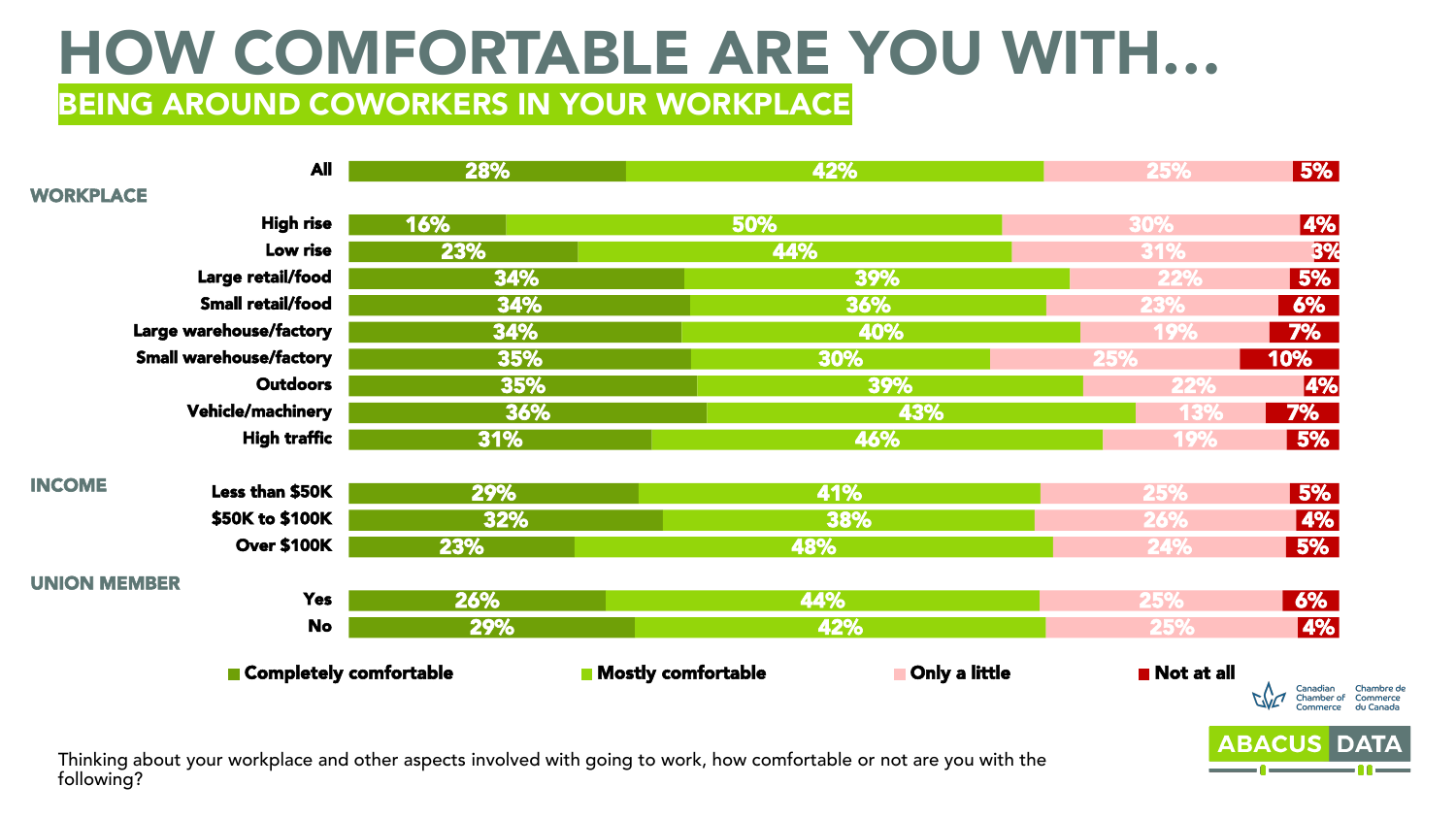BEING AROUND AND INTERACTING WITH CUSTOMERS OR CLIENTS

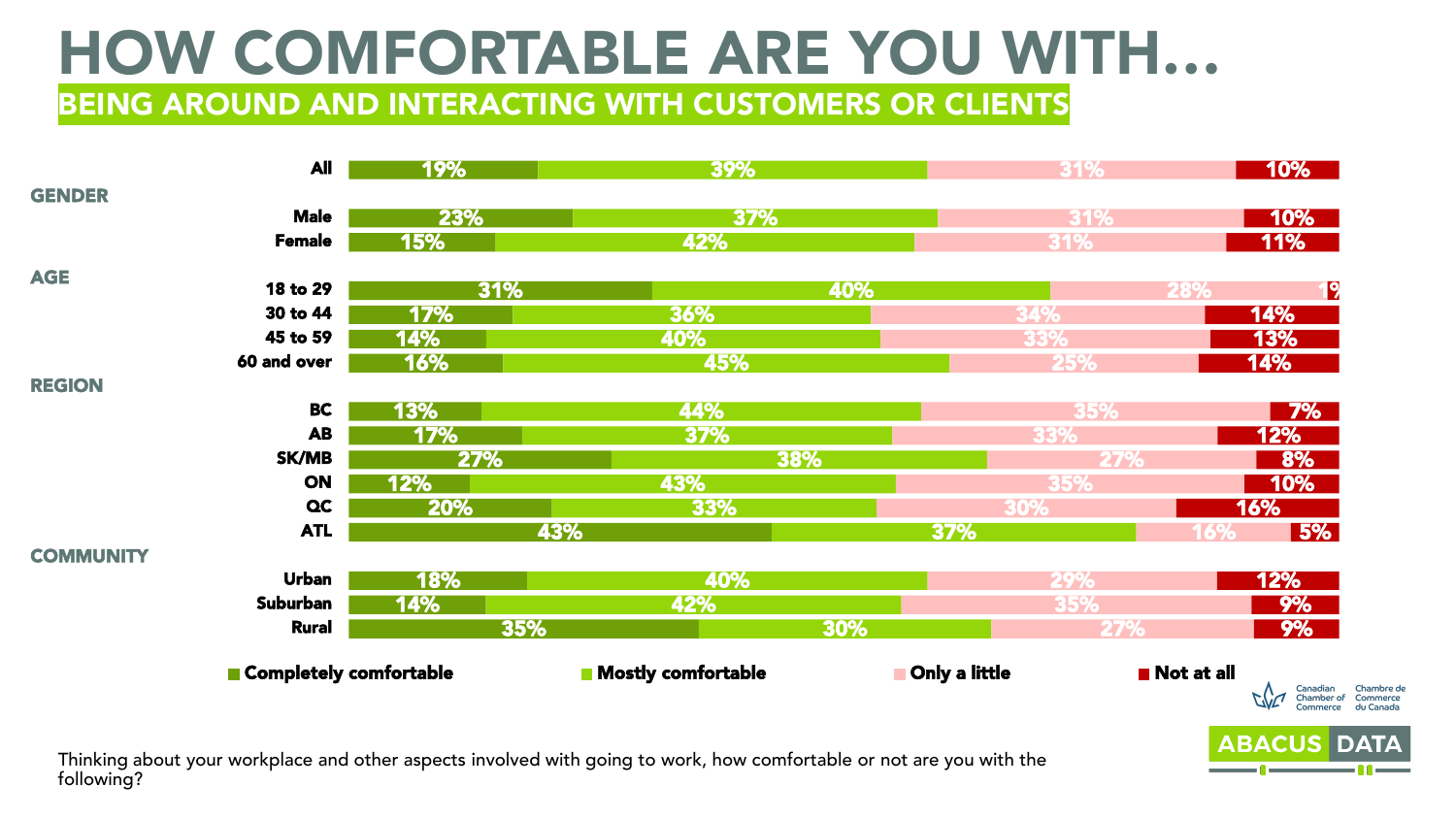BEING AROUND AND INTERACTING WITH CUSTOMERS OR CLIENTS

|                     | <b>All</b>                     | 19% | 39%                       |               | 31%        | 10%                                                                       |
|---------------------|--------------------------------|-----|---------------------------|---------------|------------|---------------------------------------------------------------------------|
| <b>WORKPLACE</b>    |                                |     |                           |               |            |                                                                           |
|                     | <b>High rise</b>               | 17% | 30%                       | 39%           |            | 14%                                                                       |
|                     | Low rise                       | 15% | 47%                       |               | 31%        | 8%                                                                        |
|                     | Large retail/food              | 26% | 25%                       |               | 40%        | 9%                                                                        |
|                     | Small retail/food              | 9%  | 49%                       |               | <b>22%</b> | 20%                                                                       |
|                     | Large warehouse/factory        | 35% |                           | 34%           | 24%        | 8%                                                                        |
|                     | <b>Small warehouse/factory</b> | 17% | 34%                       |               | 36%        | 13%                                                                       |
|                     | <b>Outdoors</b>                | 28% | 34%                       |               | <b>27%</b> | 11%                                                                       |
|                     | <b>Vehicle/machinery</b>       | 39% |                           | 29%           | 22%        | 10%                                                                       |
|                     | <b>High traffic</b>            | 23% | 39%                       |               | 25%        | 13%                                                                       |
| <b>INCOME</b>       |                                |     |                           |               |            |                                                                           |
|                     | Less than \$50K                | 19% | 38%                       |               | 31%        | 12%                                                                       |
|                     | \$50K to \$100K                | 22% | 37%                       |               | 34%        | 8%                                                                        |
|                     | <b>Over \$100K</b>             | 16% | 42%                       |               | 30%        | 12%                                                                       |
| <b>UNION MEMBER</b> |                                |     |                           |               |            |                                                                           |
|                     | <b>Yes</b>                     | 15% | 47%                       |               | 30%        | 9%                                                                        |
|                     | <b>No</b>                      | 21% | 36%                       |               | 32%        | <b>11%</b>                                                                |
|                     | Completely comfortable         |     | <b>Nostly comfortable</b> | Only a little | Not at all | Canadian<br>Chambre de<br>Commerce<br>du Canada<br>Chamber of<br>Commerce |
|                     |                                |     |                           |               |            |                                                                           |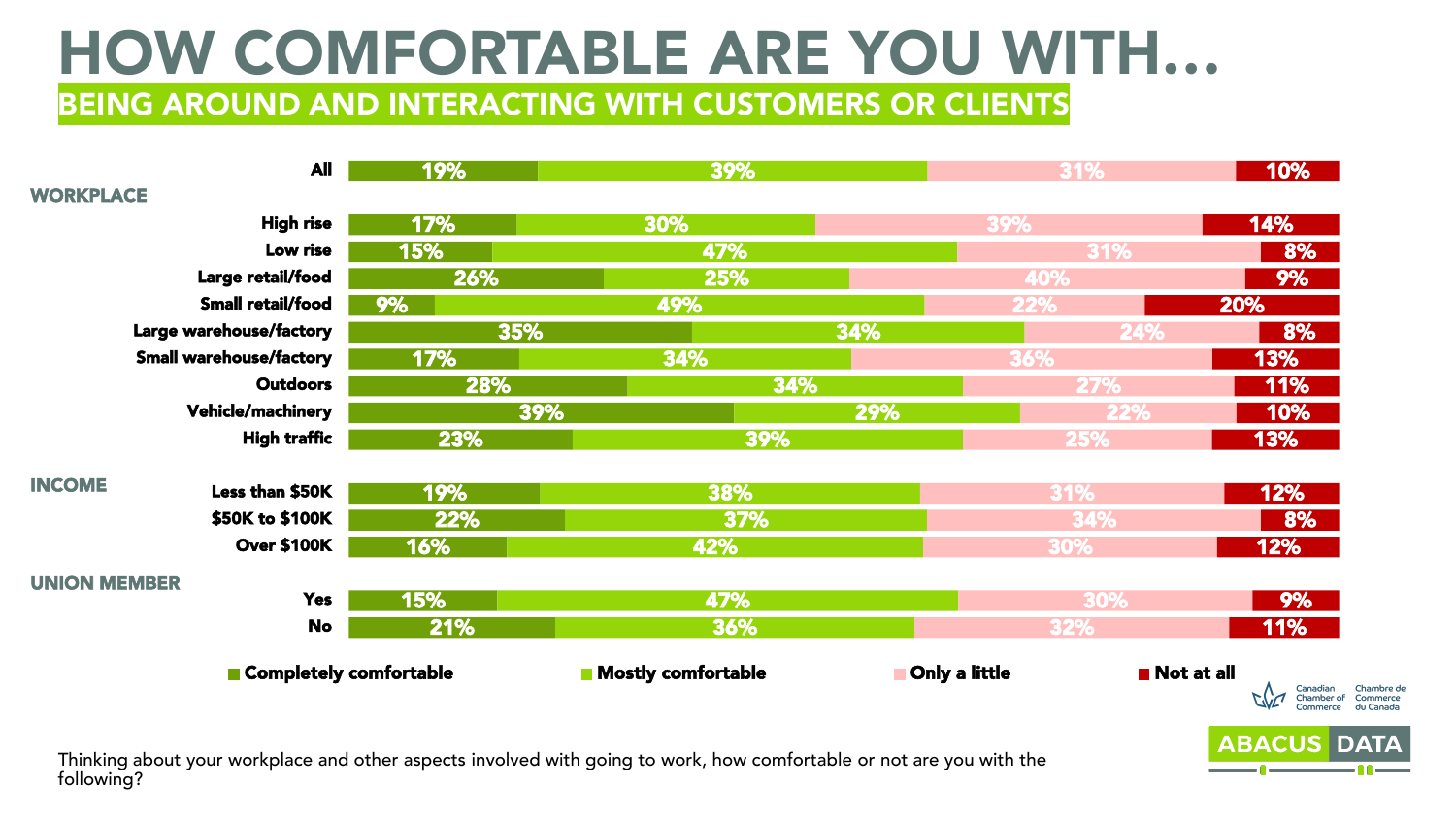HAVING TO COMMUTE TO THE WORKPLACE USING PUBLIC TRANSIT

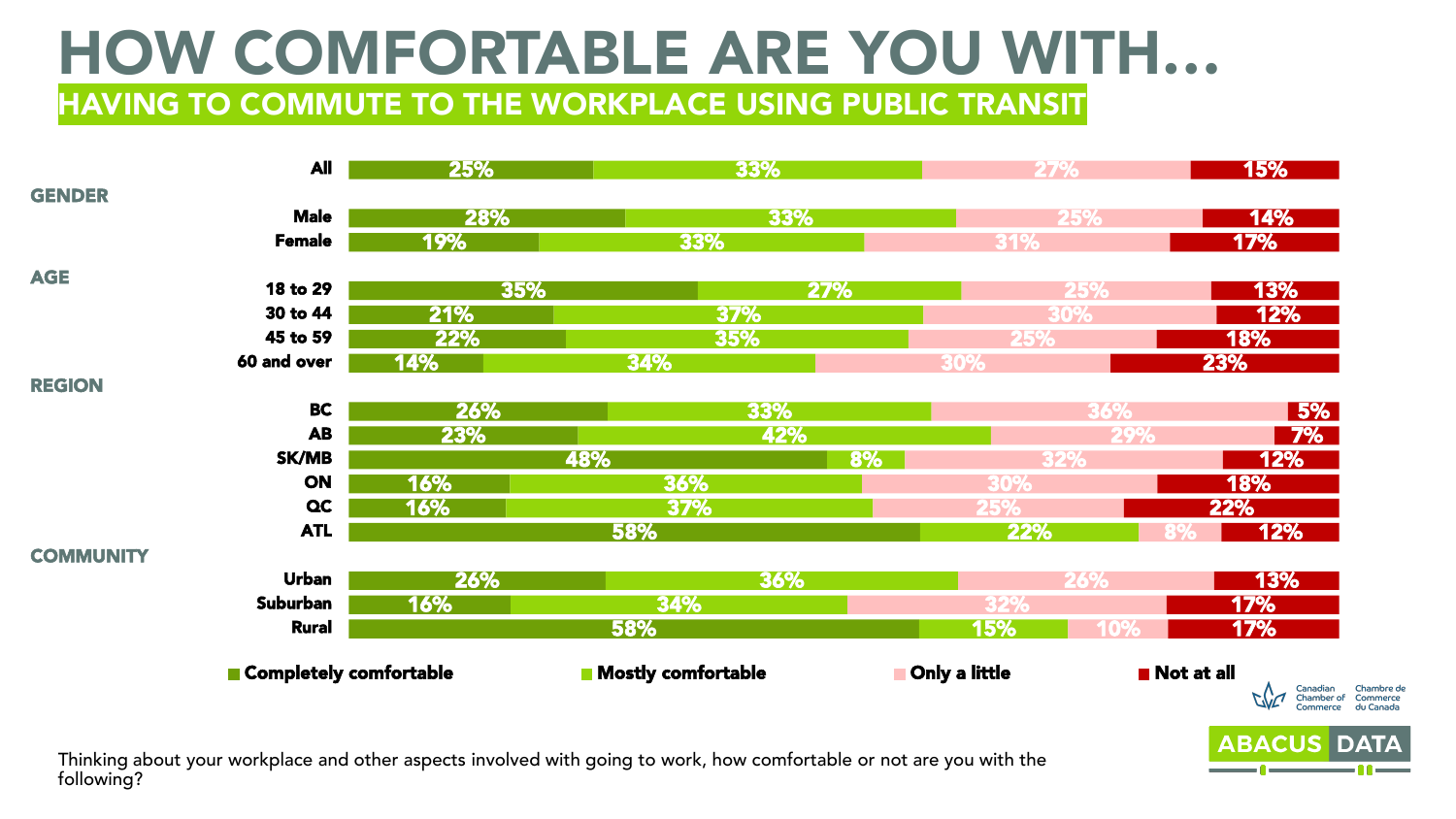HAVING TO COMMUTE TO THE WORKPLACE USING PUBLIC TRANSIT

|                     | <b>All</b>                     | 28% | 42%                                        | 25%        | 5%                                                                        |
|---------------------|--------------------------------|-----|--------------------------------------------|------------|---------------------------------------------------------------------------|
| <b>WORKPLACE</b>    |                                |     |                                            |            |                                                                           |
|                     | <b>High rise</b>               | 16% | 50%                                        | 30%        | 4%                                                                        |
|                     | Low rise                       | 23% | 44%                                        | 31%        | 3%                                                                        |
|                     | Large retail/food              | 34% | 39%                                        | 22%        | 5%                                                                        |
|                     | Small retail/food              | 34% | 36%                                        | 23%        | 6%                                                                        |
|                     | Large warehouse/factory        | 34% | 40%                                        | 19%        | 7%                                                                        |
|                     | <b>Small warehouse/factory</b> | 35% | 30%                                        | 25%        | 10%                                                                       |
|                     | <b>Outdoors</b>                | 35% | 39%                                        | 22%        | 4%                                                                        |
|                     | <b>Vehicle/machinery</b>       | 36% | 43%                                        | 13%        | 7%                                                                        |
|                     | <b>High traffic</b>            | 31% | 46%                                        | 19%        | 5%                                                                        |
| <b>INCOME</b>       | Less than \$50K                | 29% | 41%                                        | 25%        | 5%                                                                        |
|                     | \$50K to \$100K                | 32% | 38%                                        | 26%        | 4%                                                                        |
|                     | <b>Over \$100K</b>             | 23% | 48%                                        | 24%        | 5%                                                                        |
| <b>UNION MEMBER</b> |                                |     |                                            |            |                                                                           |
|                     | <b>Yes</b>                     | 26% | 44%                                        | 25%        | 6%                                                                        |
|                     | <b>No</b>                      | 29% | 42%                                        | 25%        | 4%                                                                        |
|                     | Completely comfortable         |     | <b>Nostly comfortable</b><br>Only a little | Not at all |                                                                           |
|                     |                                |     |                                            |            | Canadian<br>Chamber of<br>Chambre de<br>Commerce<br>du Canada<br>Commerce |
|                     |                                |     |                                            |            | <b>ABACUS DATA</b>                                                        |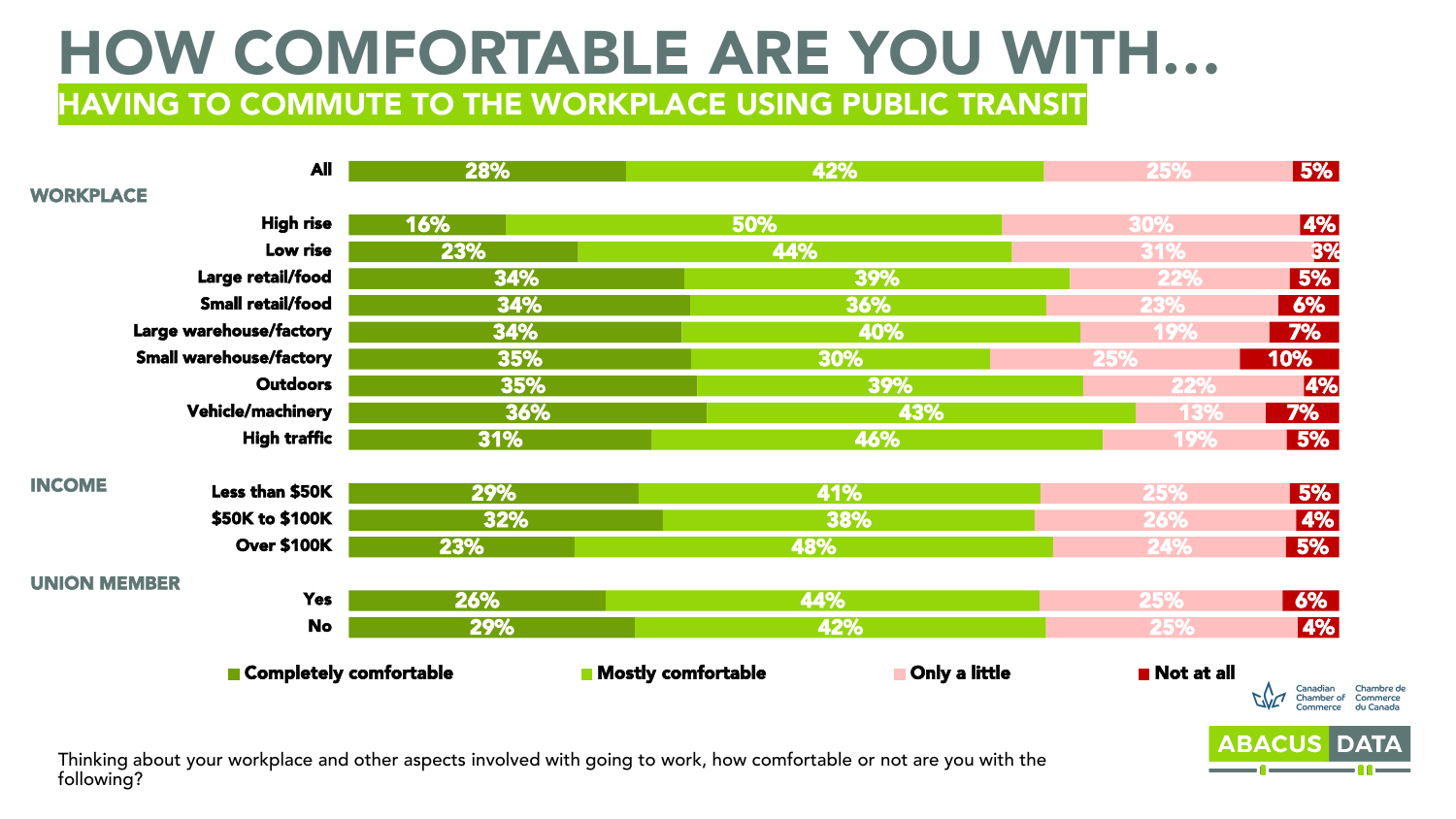THE PROCESS OF GETTING IN AND OUT OF THE WORKPLACE

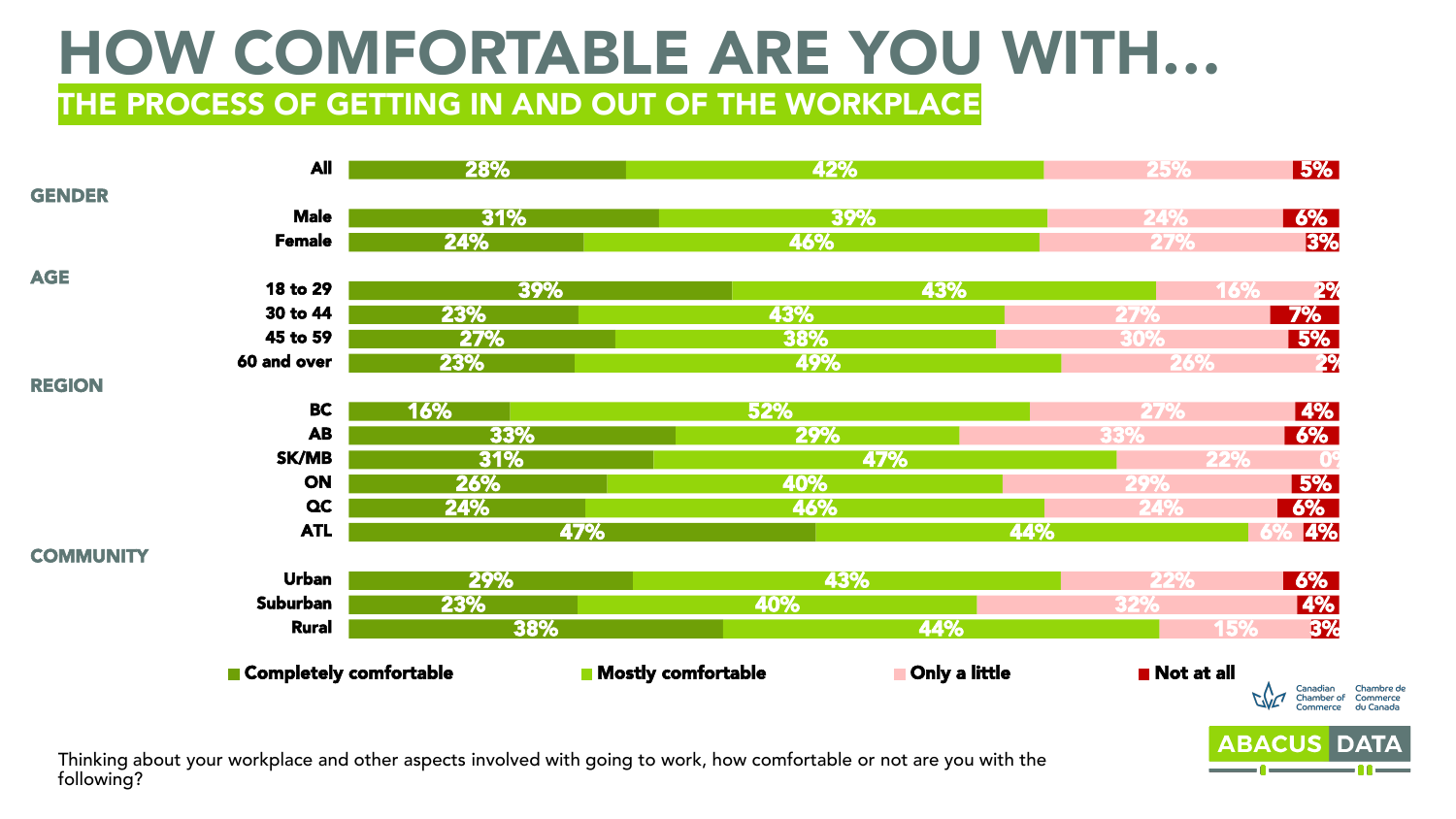#### HOW COMFORTABLE ARE YOU WITH… THE PROCESS OF GETTING IN AND OUT OF THE WORKPLACE

|                     | <b>All</b>                     | 31% |                           | 38%           | 23%                       | 8%                                                            |
|---------------------|--------------------------------|-----|---------------------------|---------------|---------------------------|---------------------------------------------------------------|
| <b>WORKPLACE</b>    |                                |     |                           |               |                           |                                                               |
|                     | <b>High rise</b>               | 17% | 45%                       |               | 28%                       | 10%                                                           |
|                     | Low rise                       | 30% |                           | 45%           | 21%                       | 5%                                                            |
|                     | Large retail/food              | 36% | 22%                       |               | 35%                       | 7%                                                            |
|                     | Small retail/food              | 37% |                           | 33%           | <b>18%</b>                | 12%                                                           |
|                     | Large warehouse/factory        | 40% |                           | 33%           | 21%                       | 6%                                                            |
|                     | <b>Small warehouse/factory</b> | 35% |                           | 29%           | 27%                       | 10%                                                           |
|                     | <b>Outdoors</b>                | 41% |                           | 30%           | <b>18%</b>                | 10%                                                           |
|                     | <b>Vehicle/machinery</b>       | 39% |                           | 32%           | 21%                       | <b>7%</b>                                                     |
|                     | <b>High traffic</b>            | 32% |                           | 37%           | 21%                       | 10%                                                           |
| <b>INCOME</b>       | Less than \$50K                | 29% | 34%                       |               | 30%                       | 8%                                                            |
|                     | \$50K to \$100K                | 37% |                           | 35%           | 22%                       | <b>7%</b>                                                     |
|                     | <b>Over \$100K</b>             | 27% |                           | 45%           | <b>19%</b>                | 10%                                                           |
| <b>UNION MEMBER</b> |                                |     |                           |               |                           |                                                               |
|                     | <b>Yes</b>                     | 28% |                           | 41%           | 22%                       | 9%                                                            |
|                     | <b>No</b>                      | 32% |                           | 37%           | 23%                       | 7%                                                            |
|                     | Completely comfortable         |     | <b>Nostly comfortable</b> | Only a little | $\blacksquare$ Not at all | Canadian<br>Chambre de<br>Commerce<br>Chamber of<br>du Canada |
|                     |                                |     |                           |               |                           |                                                               |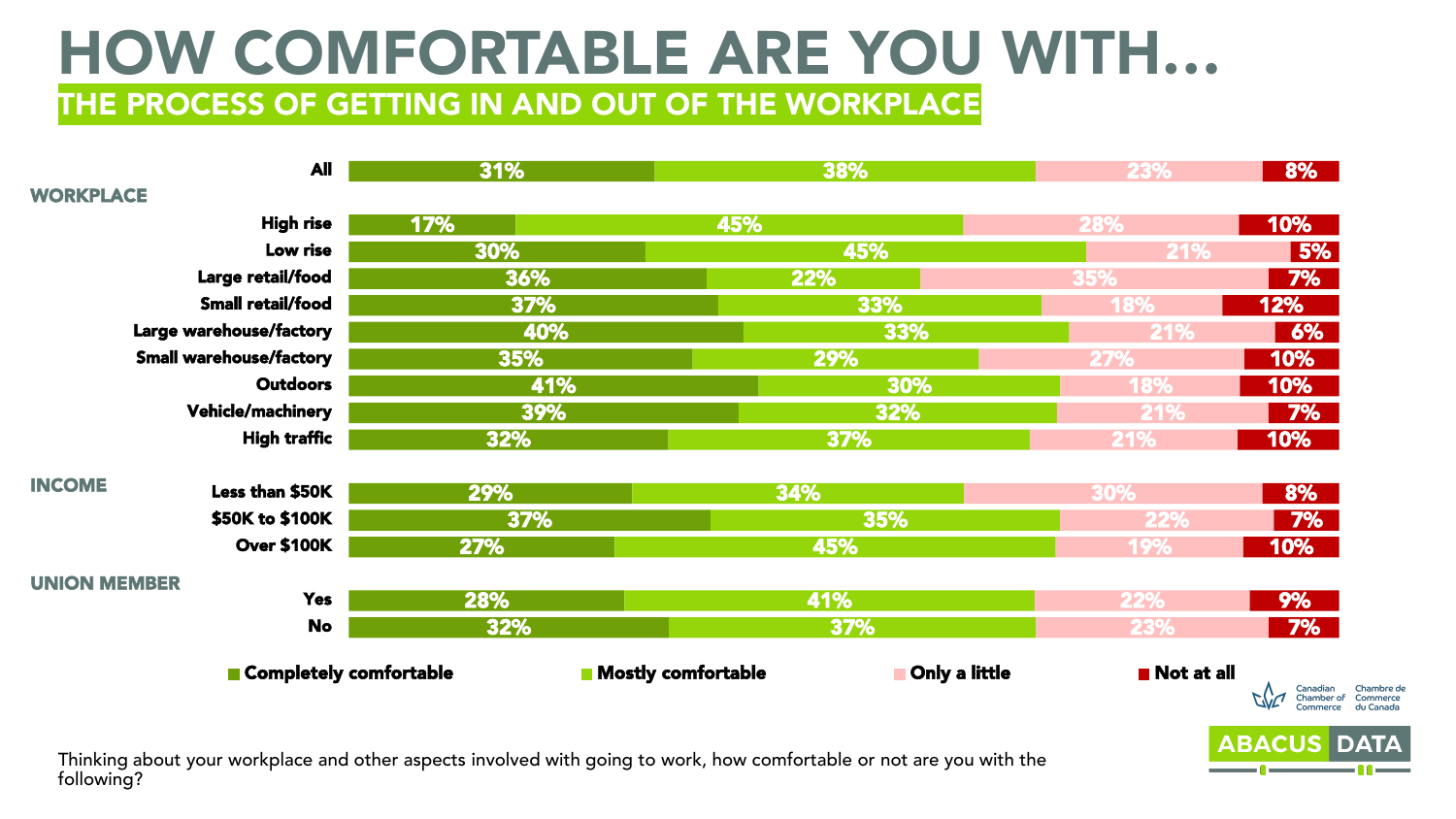| The workplace was cleaned<br>thoroughly every day                                                              | 35%                | 46%                            | 5%<br>13%              |
|----------------------------------------------------------------------------------------------------------------|--------------------|--------------------------------|------------------------|
| Strict distancing rules were in place                                                                          | 28%                | 53%                            | 5%<br>14%              |
| Everyone in the workplace was<br>required to wear masks                                                        | 35%                | 43%                            | 17%<br>6%              |
| All employees were rapidly screened<br>or tested for Covid 2 or 3 times a<br>week                              | 27%                | 43%                            | 13%<br>18%             |
| <b>Nore than comfortable</b>                                                                                   | Comfortable enough | $\blacksquare$ Not comfortable | Not sure at this point |
|                                                                                                                |                    |                                | Canadiar               |
| r workplace did the following would it make you feel comfortable enough or not comfortable enough to go to the |                    |                                | <b>ABACUS DATA</b>     |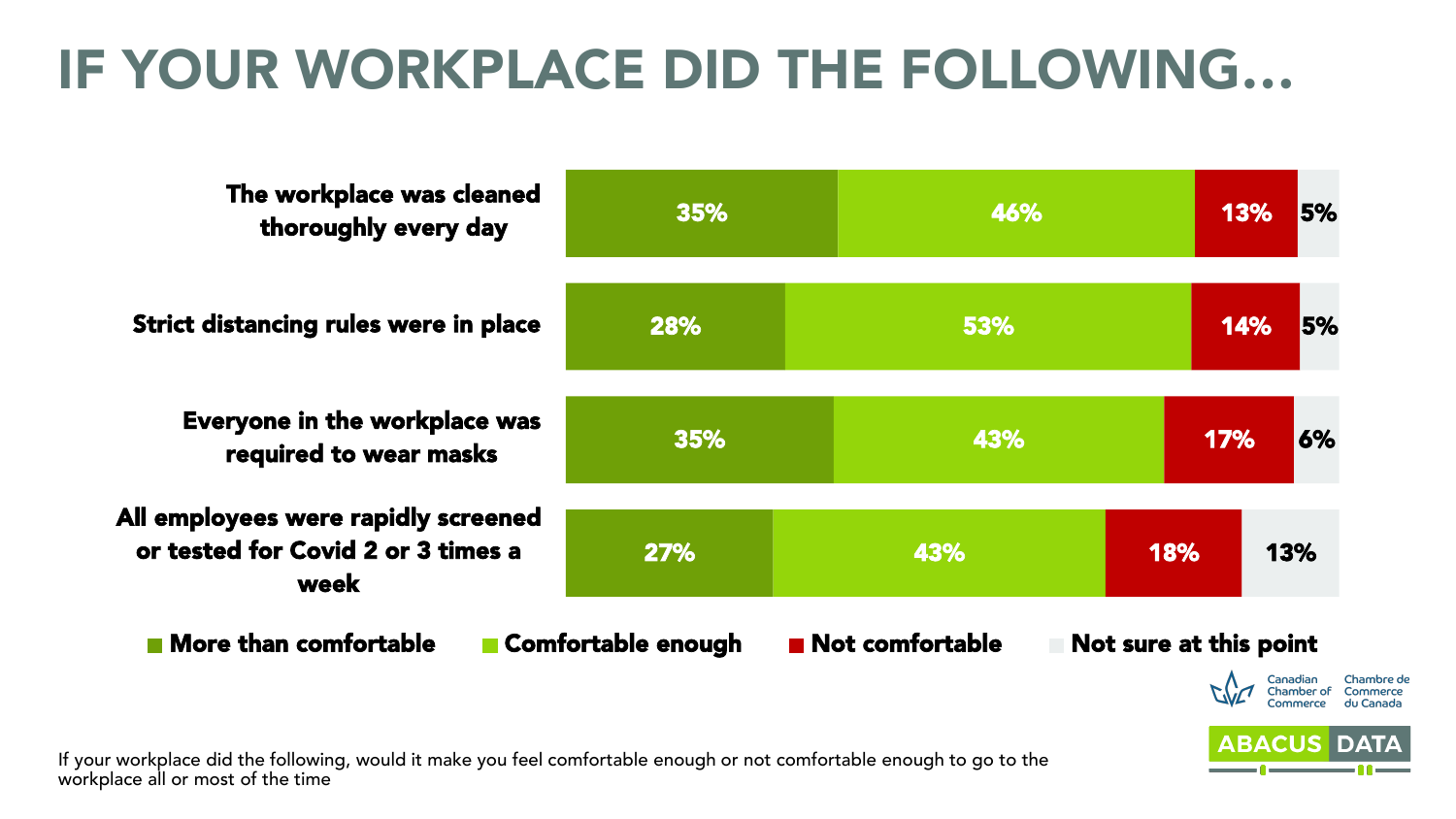#### IF YOUR WORKPLACE DID THE FOLLOWING… THOSE WHO MOVED TO WFH

| <b>Everyone in the workplace was</b><br>required to wear masks                    | 21%                | 49%             | <b>4%</b><br>26%                 |
|-----------------------------------------------------------------------------------|--------------------|-----------------|----------------------------------|
| <b>Strict distancing rules were in place</b>                                      | 19%                | <b>51%</b>      | 27%<br><b>B%</b>                 |
| The workplace was cleaned<br>thoroughly every day                                 | 25%                | 43%             | <b>4%</b><br>28%                 |
| All employees were rapidly screened<br>or tested for Covid 2 or 3 times a<br>week | 17%                | 49%             | 9%<br>25%                        |
| <b>Nore than comfortable</b>                                                      | Comfortable enough | Not comfortable | Not sure at this point<br>Canada |

**ABACUS DA**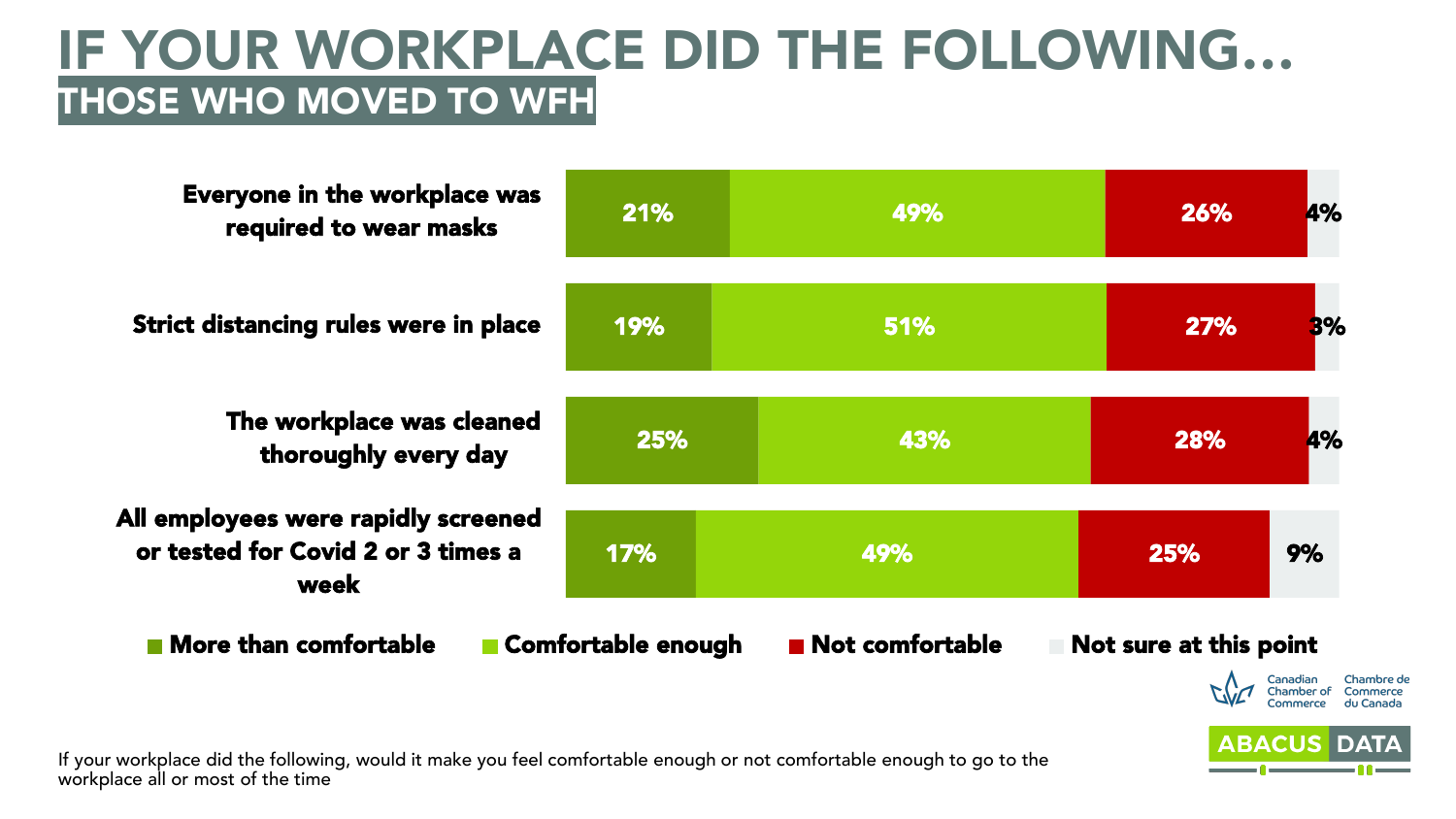#### IF YOUR WORKPLACE DID THE FOLLOWING… THOSE WHO FEEL UNSAFE IN WORKPLACE

30% 22% 25% 23% 48% 53% 47% 47% 14% 20% 20% 14% 8% 5% 7% 16% Everyone in the workplace was required to wear masks Strict distancing rules were in place The workplace was cleaned thoroughly every day All employees were rapidly screened or tested for Covid 2 or 3 times a week  $\blacksquare$  More than comfortable  $\blacksquare$  Comfortable enough  $\blacksquare$  Not comfortable  $\blacksquare$  Not sure at this point

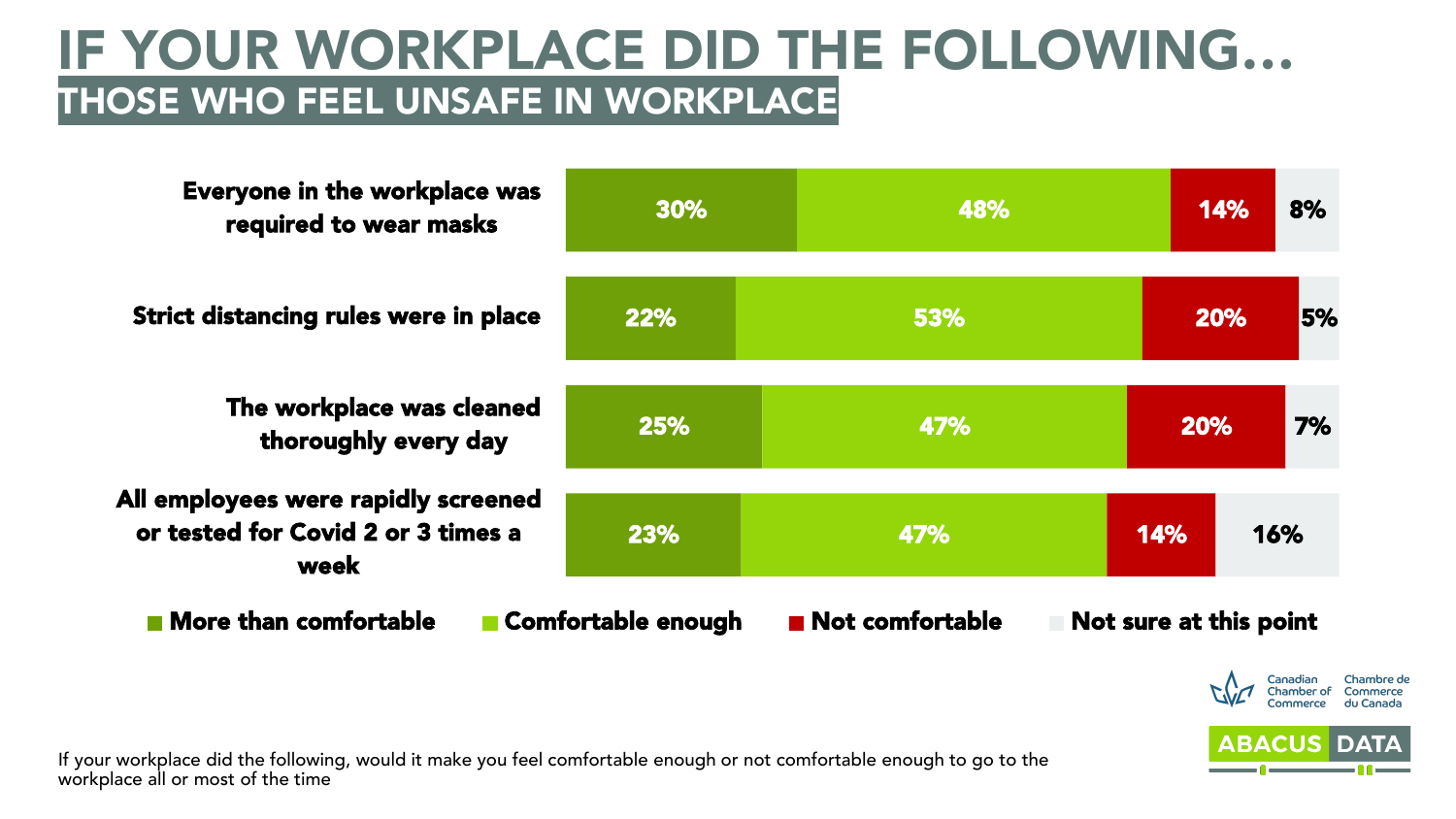#### IF YOUR WORKPLACE DID THE FOLLOWING… THOSE WHO WORK IN HIGH RISE OFFICE BUILDING

| <b>Everyone in the workplace was</b><br>required to wear masks                    | 30%                | 48%             |                        | 14%       | 8%            |
|-----------------------------------------------------------------------------------|--------------------|-----------------|------------------------|-----------|---------------|
| <b>Strict distancing rules were in place</b>                                      | 22%                | 53%             |                        | 20%       | 5%            |
| The workplace was cleaned<br>thoroughly every day                                 | 25%                | 47%             |                        | 20%       | 7%            |
| All employees were rapidly screened<br>or tested for Covid 2 or 3 times a<br>week | 23%                | 47%             | 14%                    |           | 16%           |
| More than comfortable                                                             | Comfortable enough | Not comfortable | Not sure at this point | $\Lambda$ | Canadian<br>C |

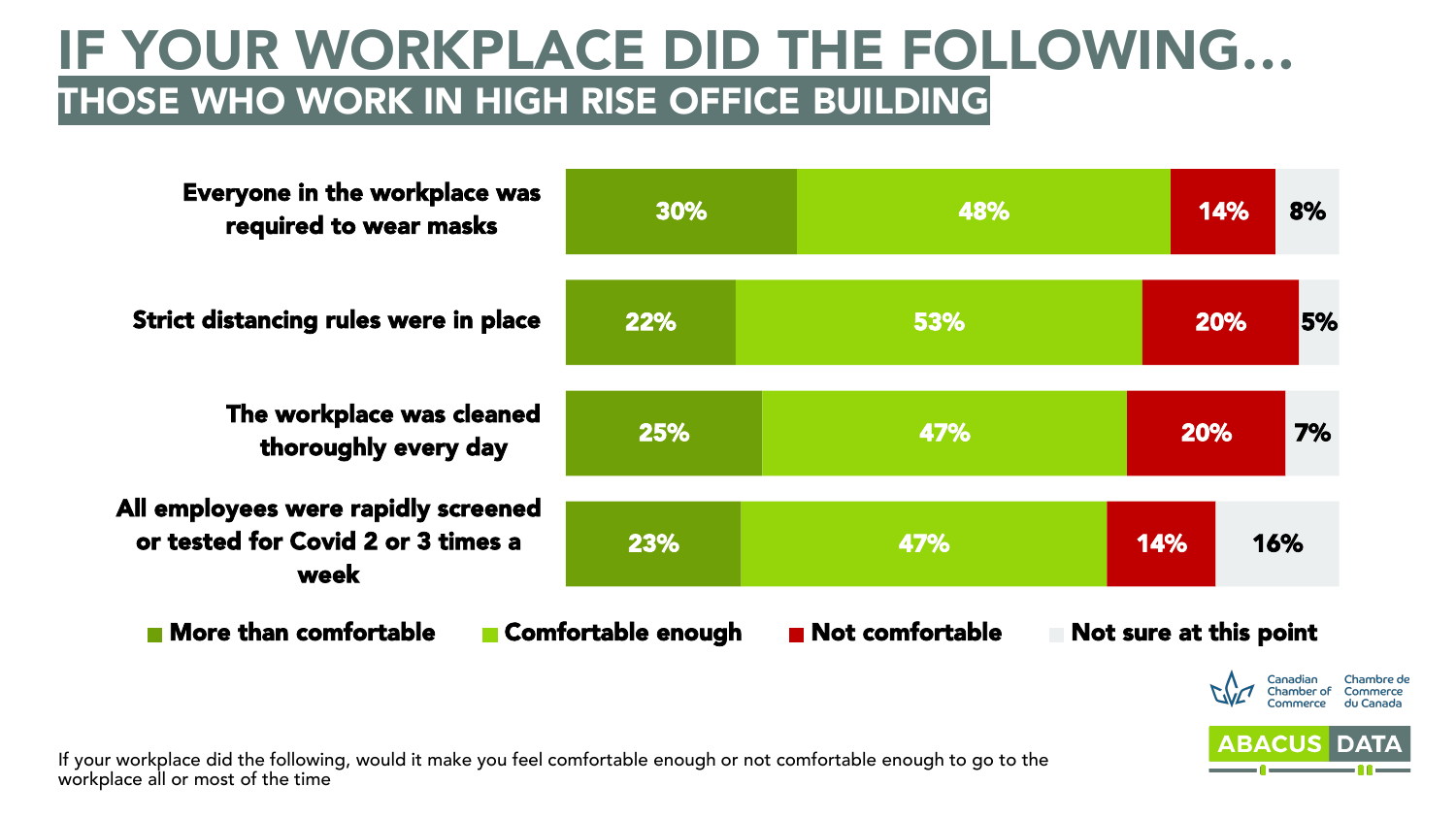EVERYONE IN THE WORKPLACE WAS REQUIRED TO WEAR MASKS

|                  | <b>All</b>                           | 35%                | 43%                            | <b>17%</b>             | 6%                                                                  |
|------------------|--------------------------------------|--------------------|--------------------------------|------------------------|---------------------------------------------------------------------|
| <b>GENDER</b>    |                                      |                    |                                |                        |                                                                     |
|                  | <b>Male</b>                          | 34%                | 43%                            | <b>18%</b>             | <b>5%</b>                                                           |
|                  | <b>Female</b>                        | 36%                | 43%                            | <b>15%</b>             | 6%                                                                  |
| <b>AGE</b>       | 18 to 29                             | 38%                | <b>34%</b>                     | <b>24%</b>             | 5%                                                                  |
|                  | 30 to 44                             | 28%                | 48%                            | 17%                    | 7%                                                                  |
|                  | 45 to 59                             | 38%                | 42%                            | 14%                    | 5%                                                                  |
|                  | 60 and over                          | 39%                | 46%                            | 9%                     | 6%                                                                  |
| <b>REGION</b>    | <b>BC</b>                            | 32%                | 56%                            |                        | 10% 3%                                                              |
|                  | <b>AB</b>                            | 42%                | 34%                            | 16%                    | 8%                                                                  |
|                  | <b>SK/MB</b>                         | 37%                | 44%                            | 15%                    | <b>4%</b>                                                           |
|                  | <b>ON</b>                            | 30%                | 46%                            | 18%                    | 6%                                                                  |
|                  | <b>QC</b>                            | 37%                | 36%                            | 22%                    | 5%                                                                  |
|                  | <b>ATL</b>                           | 41%                | 36%                            | <b>11%</b>             | 12%                                                                 |
| <b>COMMUNITY</b> | <b>Urban</b>                         | 34%                | 43%                            | <b>17%</b>             | 6%                                                                  |
|                  | Suburban                             | <b>34%</b>         | 46%                            | 17%                    | <b>4%</b>                                                           |
|                  | <b>Rural</b>                         | 41%                | 33%                            | 16%                    | 11%                                                                 |
|                  | $\blacksquare$ More than comfortable | Comfortable enough | $\blacksquare$ Not comfortable | Not sure at this point |                                                                     |
|                  |                                      |                    |                                | Che                    | Chambre de<br>Canadian<br>Chamber of Commerce<br>Commerce du Canada |

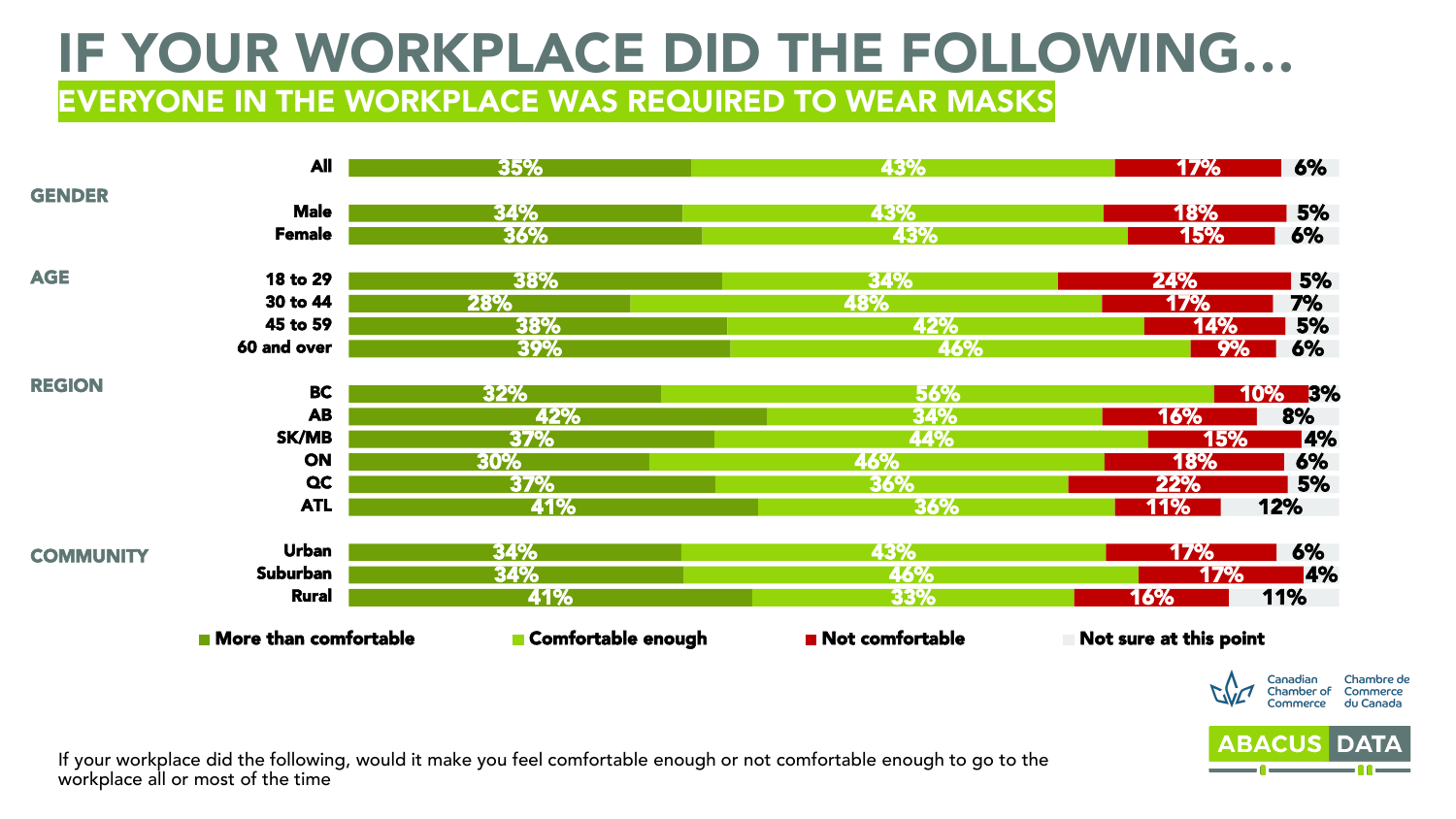EVERYONE IN THE WORKPLACE WAS REQUIRED TO WEAR MASKS

|                     | <b>All</b>                     | 35%                       | 43%             | 6%<br>17%              |
|---------------------|--------------------------------|---------------------------|-----------------|------------------------|
| <b>WORKPLACE</b>    | <b>High rise</b>               | 25%                       | 44%             | 6%<br>25%              |
|                     | Low rise                       |                           |                 |                        |
|                     |                                | 31%                       | 47%             | 5%<br><b>17%</b>       |
|                     | Large retail/food              | 42%                       | 37%             | 19%<br><b>2%</b>       |
|                     | Small retail/food              | 47%                       | 41%             | <b>2%</b><br>10%       |
|                     | Large warehouse/factory        | 49%                       |                 | 9%<br>3%<br>39%        |
|                     | <b>Small warehouse/factory</b> | 36%                       | 40%             | 6%<br>19%              |
|                     | <b>Outdoors</b>                | 33%                       | 32%             | 12%<br>23%             |
|                     | <b>Vehicle/machinery</b>       | 39%                       | 38%             | 16%<br><b>6%</b>       |
|                     | <b>High traffic</b>            | 42%                       | <b>41%</b>      | 6%<br><u> 11% </u>     |
| <b>WORK</b>         |                                |                           |                 |                        |
|                     | <b>Workplace --&gt; Home</b>   | 21%                       | 49%             | <b>4%</b><br>26%       |
|                     | <b>Remained in workplace</b>   | 44%                       | 41%             | 5%<br>11%              |
|                     | Less than \$50K                | 39%                       | 42%             | 5%<br>14%              |
| <b>INCOME</b>       | \$50K to \$100K                | 34%                       | 42%             | 6%<br>18%              |
|                     | <b>Over \$100K</b>             | 34%                       | 44%             | 5%<br>17%              |
|                     | <b>Yes</b>                     | 40%                       | 41%             | <b>B%</b><br>17%       |
| <b>UNION MEMBER</b> | <b>No</b>                      | 33%                       | 43%             | 17%<br>7%              |
|                     | <b>More than comfortable</b>   | <b>Comfortable enough</b> | Not comfortable | Not sure at this point |



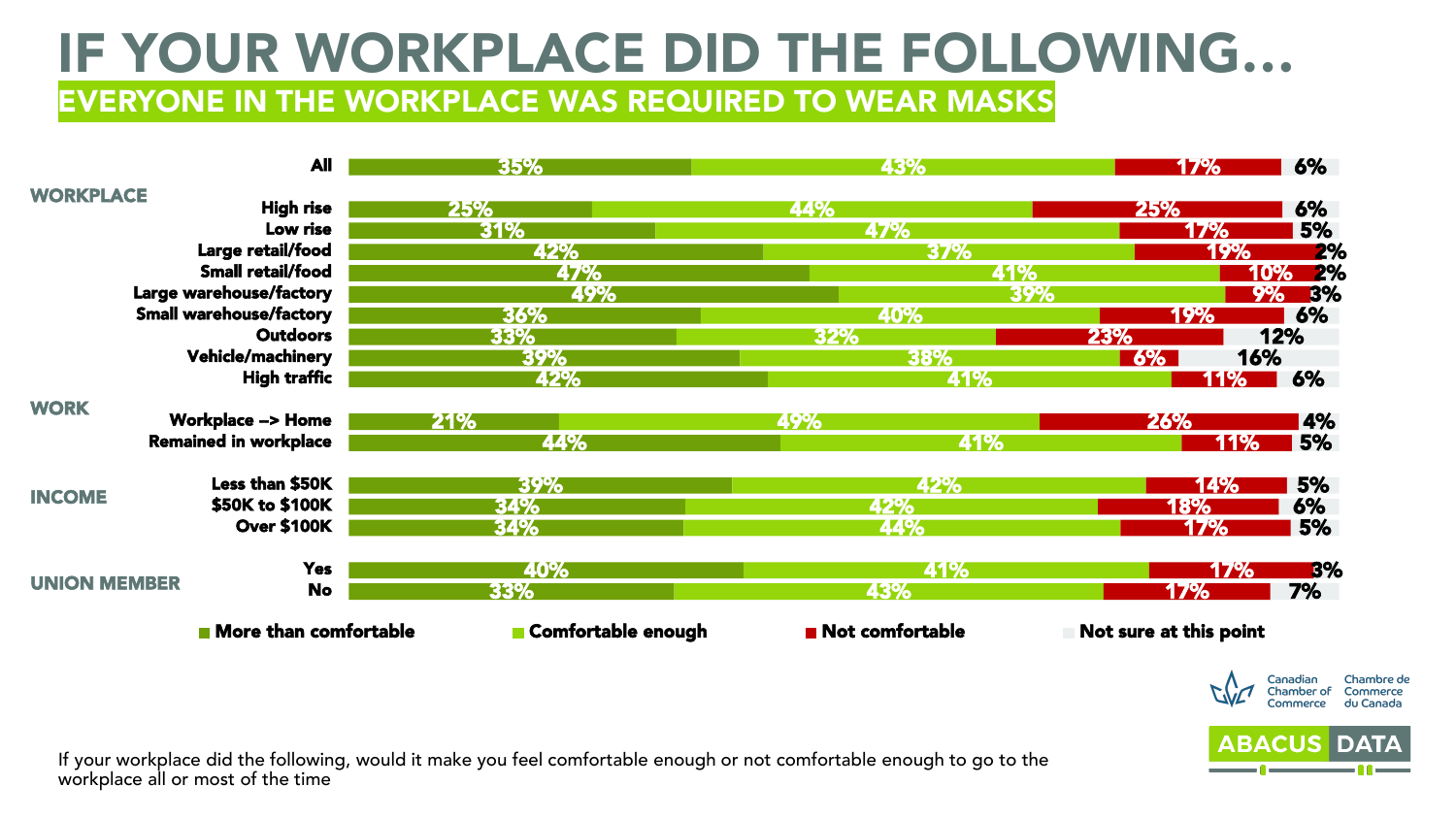#### IF YOUR WORKPLACE DID THE FOLLOWING… **STRICT DISTANCING RULES WERE IN PLACE**

|                  | <b>All</b>                           | 28%                | 53%                            | <b>5%</b><br><b>14%</b>                         |
|------------------|--------------------------------------|--------------------|--------------------------------|-------------------------------------------------|
| <b>GENDER</b>    |                                      |                    |                                |                                                 |
|                  | <b>Male</b>                          | 29%                | 51%                            | 5%<br>14%                                       |
|                  | <b>Female</b>                        | 28%                | 54%                            | <b>14%</b><br>5%                                |
| <b>AGE</b>       | 18 to 29                             | 24%                | 55%                            | <b>5%</b><br>16%                                |
|                  | 30 to 44                             | <b>27%</b>         | 51%                            | 15%<br>6%                                       |
|                  | 45 to 59                             | 30%                | <b>52%</b>                     | 13%<br>5%                                       |
|                  | 60 and over                          | 36%                | <b>54%</b>                     | <b>8% B%</b>                                    |
| <b>REGION</b>    | <b>BC</b>                            | 23%                | 60%                            | <b>4%</b><br>13%                                |
|                  | <b>AB</b>                            | 30%                | 48%                            | 6%<br>15%                                       |
|                  | SK/MB                                | 31%                | <b>55%</b>                     | <b>7%</b><br>7%                                 |
|                  | ON                                   | 27%                | 51%                            | 18%<br>$\overline{4\%}$                         |
|                  | <b>QC</b>                            | <b>27%</b>         | 56%                            | 13%<br><b>4%</b>                                |
|                  | <b>ATL</b>                           | 45%                | 42%                            | 10%<br>3%                                       |
| <b>COMMUNITY</b> | <b>Urban</b>                         | <b>26%</b>         | 53%                            | <b>5%</b><br>16%                                |
|                  | Suburban                             | 29%                | 54%                            | 13%<br><b>4%</b>                                |
|                  | <b>Rural</b>                         | <b>34%</b>         | 48%                            | 9%<br>9%                                        |
|                  | $\blacksquare$ More than comfortable | Comfortable enough | $\blacksquare$ Not comfortable | Not sure at this point                          |
|                  |                                      |                    |                                | Chambre de<br>Canadian                          |
|                  |                                      |                    |                                | Commerce<br>Chamber of<br>du Canada<br>Commerce |

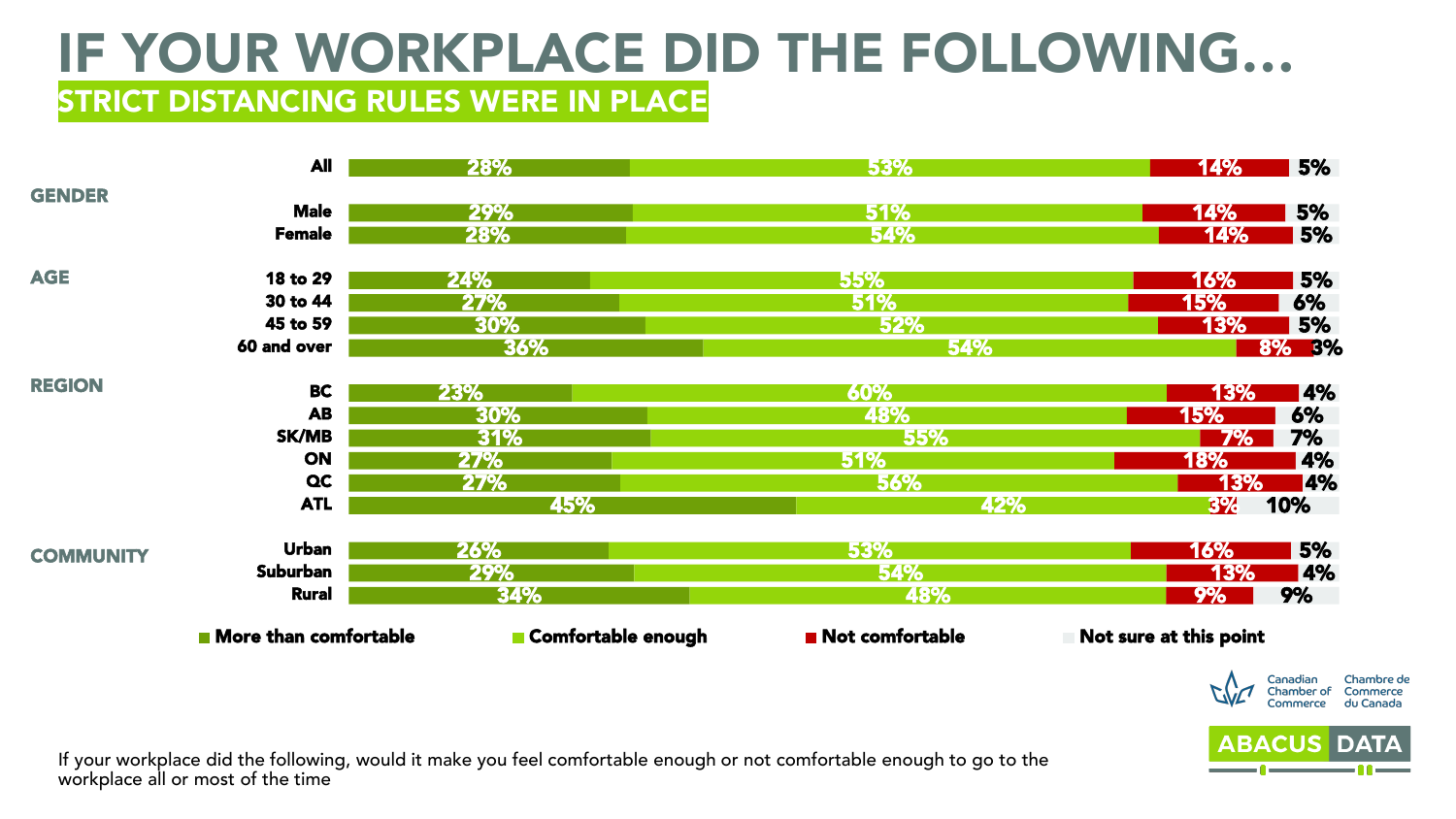#### IF YOUR WORKPLACE DID THE FOLLOWING… **STRICT DISTANCING RULES WERE IN PLACE**

|                     | <b>All</b>                     | 28%                | 53%             | 5%<br>14%                                                                 |
|---------------------|--------------------------------|--------------------|-----------------|---------------------------------------------------------------------------|
| <b>WORKPLACE</b>    |                                |                    |                 |                                                                           |
|                     | <b>High rise</b>               | 23%                | 49%             | 5%<br><b>23%</b>                                                          |
|                     | Low rise                       | 27%                | 55%             | 5%<br>13%                                                                 |
|                     | Large retail/food              | 34%                | 47%             | 19%<br><b>0%</b>                                                          |
|                     | Small retail/food              | 35%                | 60%             | <b>794%</b>                                                               |
|                     | Large warehouse/factory        | 42%                | 45%             | 12% 1%                                                                    |
|                     | <b>Small warehouse/factory</b> | 28%                | 51%             | 4%<br>16%                                                                 |
|                     | <b>Outdoors</b>                | 31%                | 49%             | 7%<br>13%                                                                 |
|                     | <b>Vehicle/machinery</b>       | 35%                | 39%             | 18%<br><b>8%</b>                                                          |
|                     | <b>High traffic</b>            | 31%                | 53%             | <b>5%</b><br><b>10%</b>                                                   |
| <b>WORK</b>         | <b>Workplace --&gt; Home</b>   | 19%                | <b>51%</b>      | <b>3%</b><br><b>27%</b>                                                   |
|                     | <b>Remained in workplace</b>   | 35%                | 52%             | $8\%$ 5%                                                                  |
|                     | Less than \$50K                | 32%                | 53%             | <b>14%</b><br>11%                                                         |
| <b>INCOME</b>       | \$50K to \$100K                | 29%                | 53%             | 4%<br>14%                                                                 |
|                     | <b>Over \$100K</b>             | <b>28%</b>         | <b>51%</b>      | 6%<br>15%                                                                 |
|                     | <b>Yes</b>                     | 31%                | 53%             | <b>3%</b><br>13%                                                          |
| <b>UNION MEMBER</b> | <b>No</b>                      | 28%                | 52%             | 6%<br>15%                                                                 |
|                     | <b>No</b>                      | 28%                | <b>52%</b>      | 6%<br>15%                                                                 |
|                     | <b>Nore than comfortable</b>   | Comfortable enough | Not comfortable | Not sure at this point                                                    |
|                     |                                |                    |                 | Chambre de<br>Canadian<br>Commerce<br>Chamber of<br>du Canada<br>Commerce |

**ABACUS**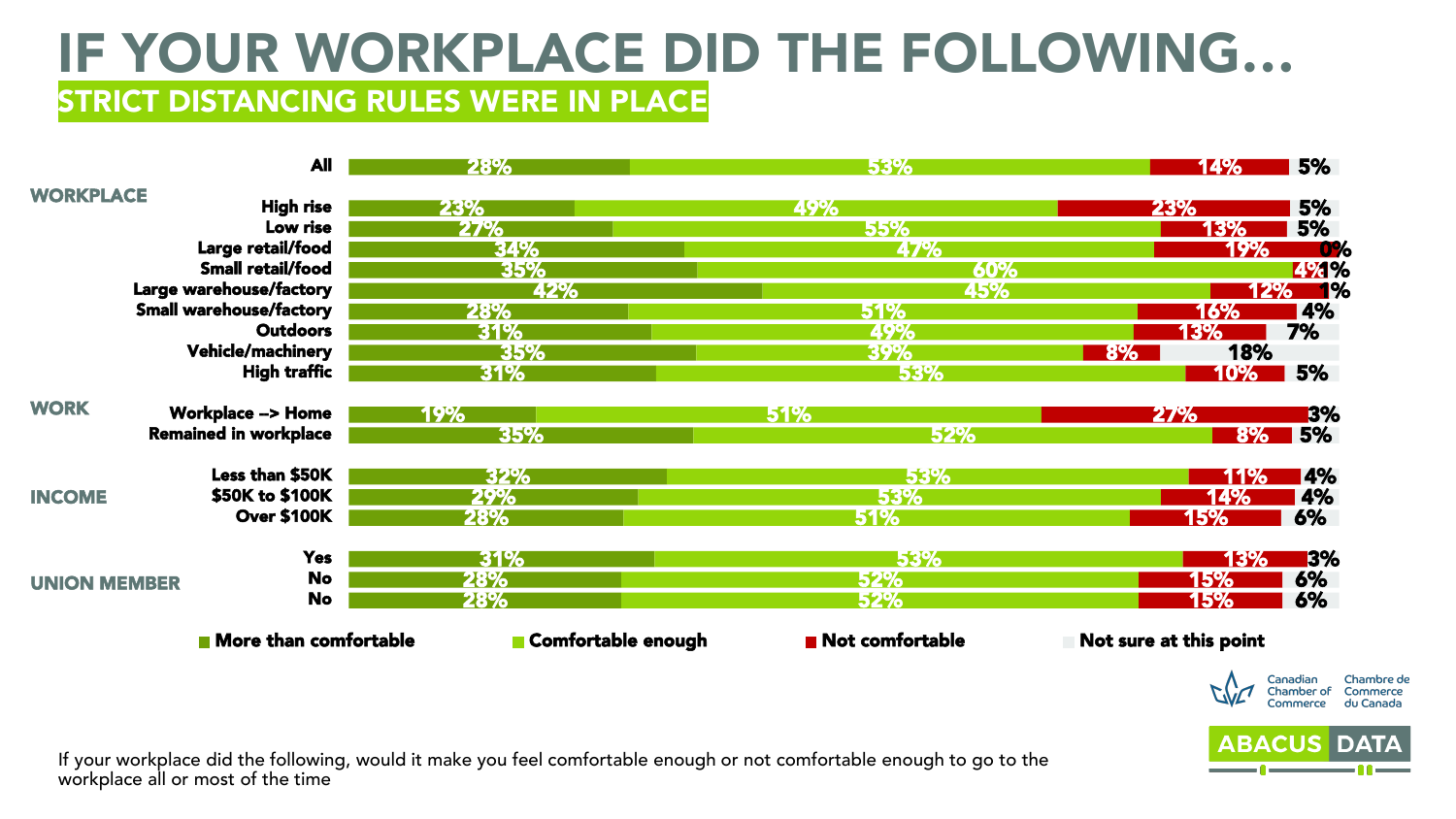THE WORKPLACE WAS CLEANED THOROUGHLY EVERY DAY

|                  | <b>All</b>                           | 35%                | 46%             | 5%<br>13%              |
|------------------|--------------------------------------|--------------------|-----------------|------------------------|
| <b>GENDER</b>    |                                      |                    |                 |                        |
|                  | <b>Male</b>                          | 34%                | 48%             | 5%<br>14%              |
|                  | <b>Female</b>                        | 37%                | 44%             | 6%<br><b>13%</b>       |
| <b>AGE</b>       | 18 to 29                             | 42%                | 41%             | 6%<br><b>11%</b>       |
|                  | 30 to 44                             | 31%                | 47%             | 6%<br>16%              |
|                  | 45 to 59                             | 35%                | 46%             | 5%<br>14%              |
|                  | 60 and over                          | 33%                | 56%             | <b>7%</b><br><b>3%</b> |
| <b>REGION</b>    | <b>BC</b>                            | 28%                | 53%             | <b>2%</b><br>17%       |
|                  | <b>AB</b>                            | 42%                | 40%             | 8%<br>10%              |
|                  | SK/MB                                | 41%                | 40%             | <b>3%</b><br>16%       |
|                  | <b>ON</b>                            | 31%                | 48%             | 6%<br>14%              |
|                  | $\alpha$                             | 36%                | 48%             | 13%<br><b>3%</b>       |
|                  | <b>ATL</b>                           | 50%                | 36%             | 10%<br><b>4%</b>       |
| <b>COMMUNITY</b> | <b>Urban</b>                         | 32%                | 45%             | 6%<br>17%              |
|                  | Suburban                             | 36%                | 49%             | 11%<br><b>4%</b>       |
|                  | <b>Rural</b>                         | 44%                | 41%             | 7%<br>9%               |
|                  | $\blacksquare$ More than comfortable | Comfortable enough | Not comfortable | Not sure at this point |



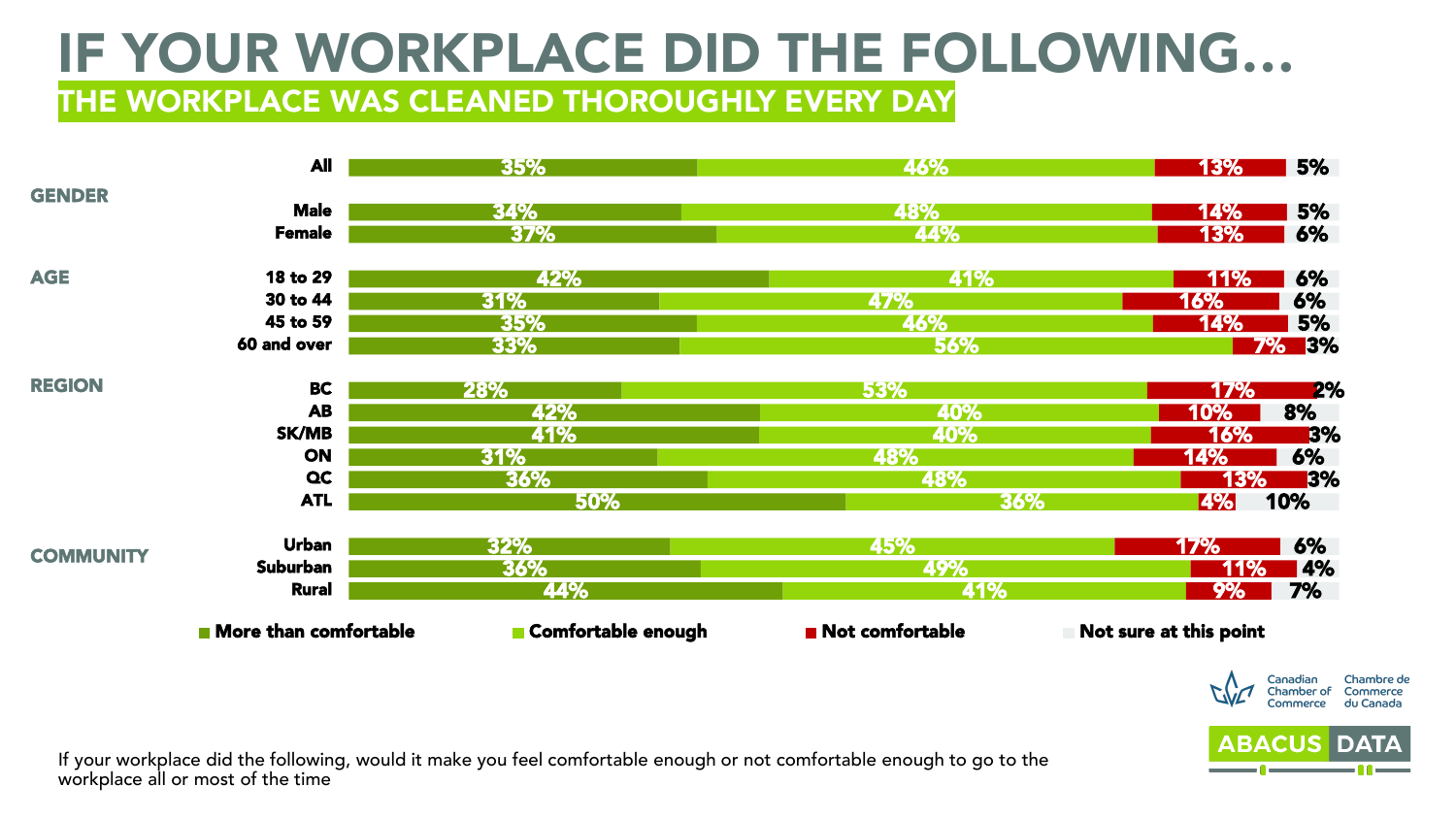THE WORKPLACE WAS CLEANED THOROUGHLY EVERY DAY

|                     | <b>All</b>                     | 35%                | 46%             | 5%<br><b>13%</b>                               |
|---------------------|--------------------------------|--------------------|-----------------|------------------------------------------------|
| <b>WORKPLACE</b>    |                                |                    |                 |                                                |
|                     | <b>High rise</b>               | 28%                | 42%             | 6%<br>24%                                      |
|                     | Low rise                       | 32%                | 50%             | 4%<br><b>14%</b>                               |
| Large retail/food   |                                | 38%                | 44%             | <b>B%</b><br>15%                               |
|                     | <b>Small retail/food</b>       | 42%                | <b>50%</b>      | <b>6% 2%</b>                                   |
|                     | Large warehouse/factory        | 43%                | 39%             | 2%<br>16%                                      |
|                     | <b>Small warehouse/factory</b> | 41%                | 44%             | 1%                                             |
|                     | <b>Outdoors</b>                | 36%                | 47%             | 10%<br>8%                                      |
|                     | <b>Vehicle/machinery</b>       | 40%                | 32%             | 16%<br>12%                                     |
|                     | <b>High traffic</b>            | 45%                | 38%             | 5%<br><u> 11% </u>                             |
| <b>WORK</b>         | Most or all of the time        | 31%                | 48%             | 10%<br>11%                                     |
|                     | Some of the time               | 18%                | 59%             | 5%<br>17%                                      |
|                     | Hardly ever or never           | 27%                | 44%             | 25%<br><b>14%</b>                              |
|                     | Less than \$50K                | 40%                | 45%             | <b>4%</b><br>10%                               |
| <b>INCOME</b>       | \$50K to \$100K                | 37%                | 44%             | 6%<br>13%                                      |
|                     | <b>Over \$100K</b>             | 31%                | 47%             | 4%<br>17%                                      |
|                     | <b>Yes</b>                     | 38%                | 43%             | 3%<br><b>17%</b>                               |
| <b>UNION MEMBER</b> | <b>No</b>                      |                    |                 |                                                |
|                     |                                | 34%                | 47%             | 6%<br>12%                                      |
|                     | More than comfortable          | Comfortable enough | Not comfortable | Not sure at this point                         |
|                     |                                |                    |                 | $\mathbf{A}$ and $\mathbf{A}$ and $\mathbf{A}$ |

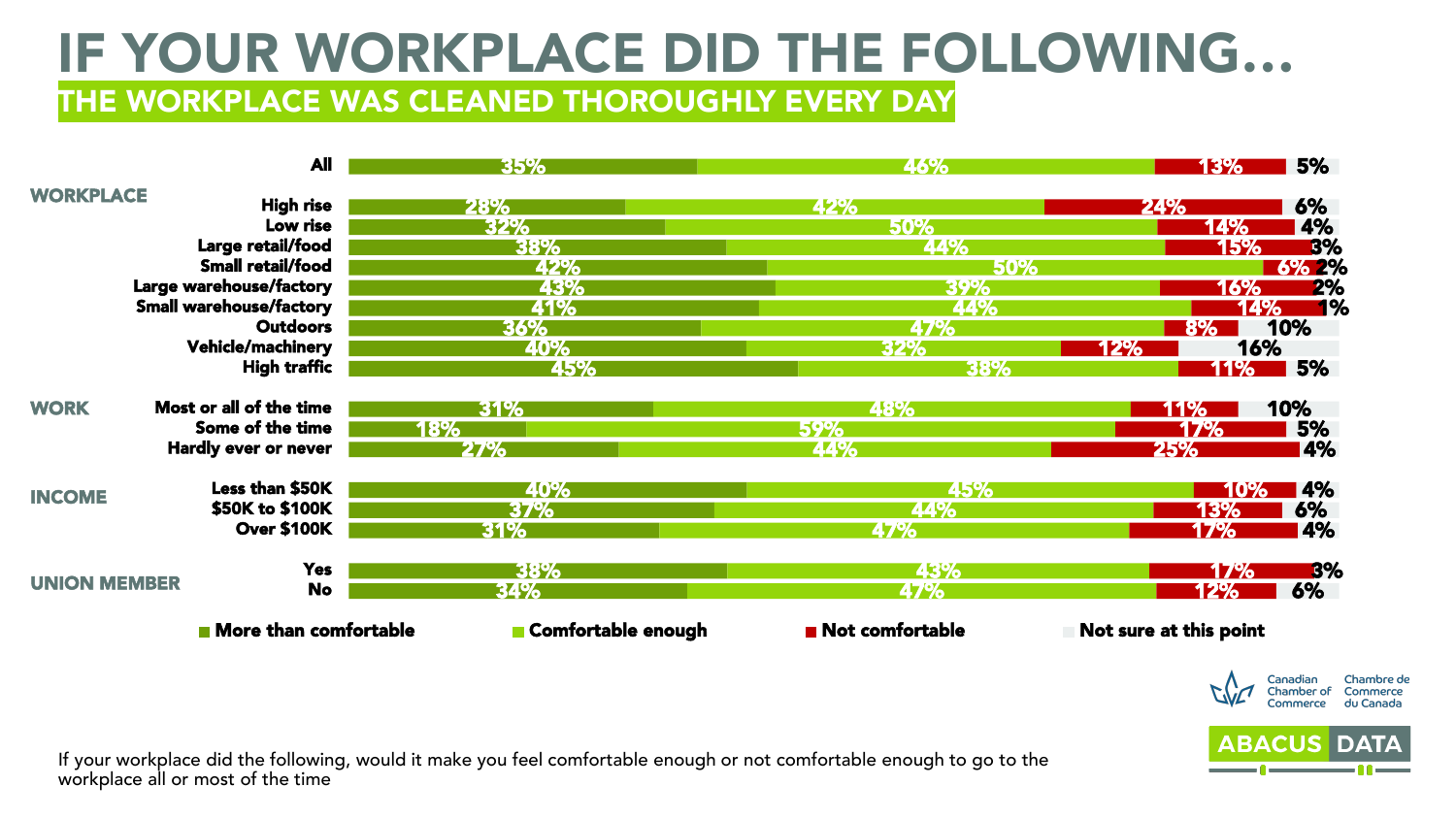ALL EMPLOYEES WERE RAPIDLY SCREENED OR TESTED FOR COVID 2 OR 3 TIMES A WEEK

|                  | <b>All</b>                   | <b>27%</b>         | 43%             | <b>18%</b>             | 13%        |
|------------------|------------------------------|--------------------|-----------------|------------------------|------------|
| <b>GENDER</b>    | <b>Male</b>                  |                    |                 |                        |            |
|                  | <b>Female</b>                | 29%<br>25%         | 40%<br>46%      | <b>18%</b><br>17%      | 13%<br>12% |
|                  |                              |                    |                 |                        |            |
| <b>AGE</b>       | 18 to 29                     | <b>28%</b>         | 39%             | 21%                    | 12%        |
|                  | 30 to 44                     | 21%                | 46%             | 20%                    | 13%        |
|                  | 45 to 59                     | 32%                | 41%             | <b>16%</b>             | 12%        |
|                  | 60 and over                  | <b>28%</b>         | 49%             | <b>10%</b>             | 13%        |
| <b>REGION</b>    | <b>BC</b>                    | 26%                | 52%             | 10%                    | 12%        |
|                  | <b>AB</b>                    | <b>26%</b>         | 43%             | 12%                    | 19%        |
|                  | <b>SK/MB</b>                 | 27%                | 46%             | 9%                     | 18%        |
|                  | <b>ON</b>                    | 28%                | 43%             | <b>17%</b>             | 12%        |
|                  | $\alpha$                     | 22%                | 37%             | 33%                    | 9%         |
|                  | <b>ATL</b>                   | 39%                | 40%             | $10\%$                 | 12%        |
| <b>COMMUNITY</b> | <b>Urban</b>                 | 25%                | 43%             | 18%                    | 14%        |
|                  | Suburban                     | 27%                | 47%             | 17%                    | 9%         |
|                  | <b>Rural</b>                 | 32%                | 30%             | <b>20%</b>             | 18%        |
|                  | <b>More than comfortable</b> | Comfortable enough | Not comfortable | Not sure at this point |            |

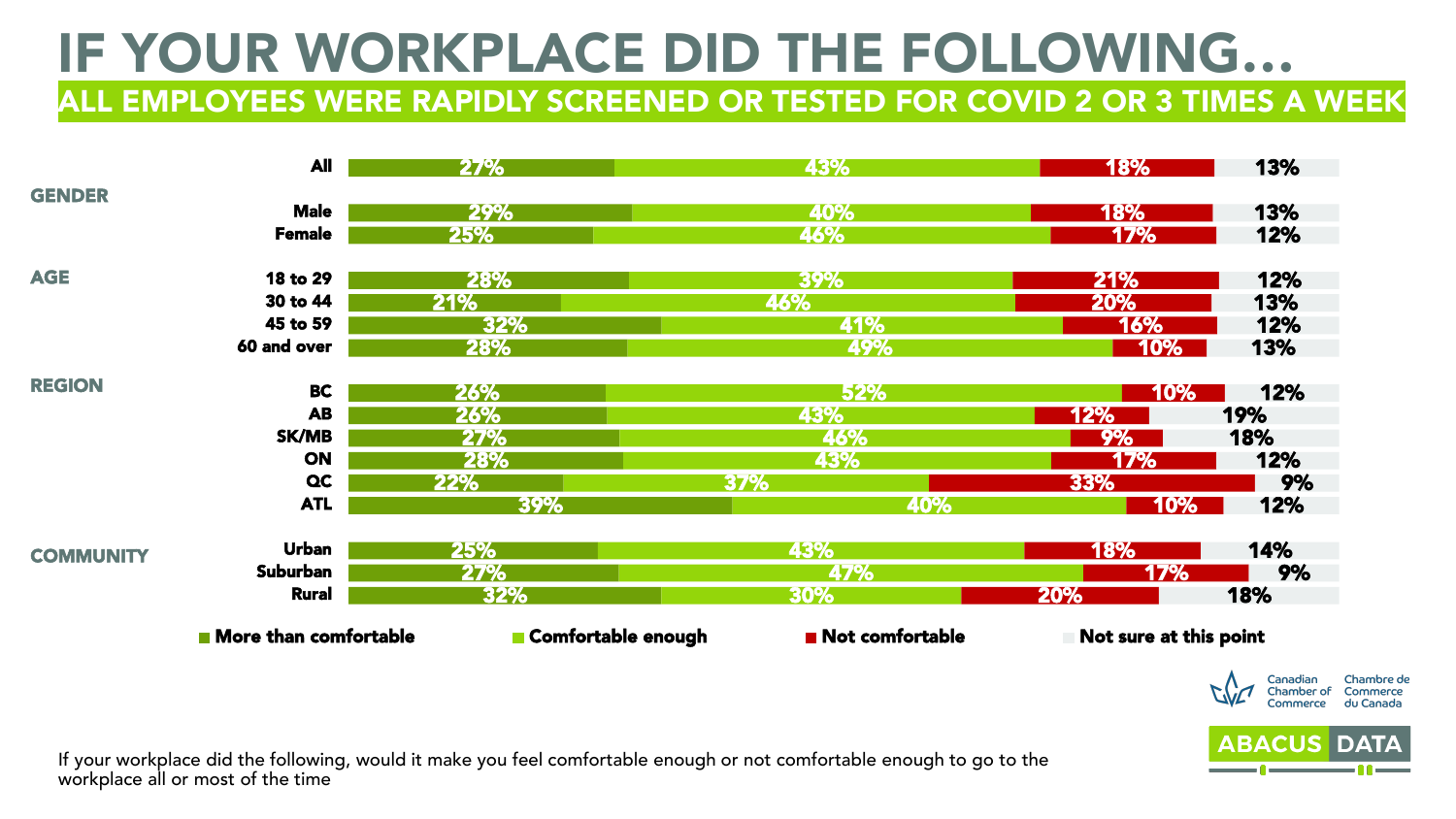ALL EMPLOYEES WERE RAPIDLY SCREENED OR TESTED FOR COVID 2 OR 3 TIMES A WEEK

|                     | <b>All</b>                     | <b>27%</b>         | 43%                            |            | <b>18%</b>             | 13%                                                                      |
|---------------------|--------------------------------|--------------------|--------------------------------|------------|------------------------|--------------------------------------------------------------------------|
| <b>WORKPLACE</b>    |                                |                    |                                |            |                        |                                                                          |
|                     | <b>High rise</b>               | 22%                | 48%                            |            | <b>22%</b>             | 8%                                                                       |
|                     | Low rise                       | 24%                | 46%                            |            | 16%                    | 13%                                                                      |
|                     | Large retail/food              | 35%                |                                | 50%        |                        | <b>15%</b><br><b>10%</b>                                                 |
|                     | Small retail/food              | <b>25%</b>         | <b>46%</b>                     |            | 14%                    | 15%                                                                      |
|                     | Large warehouse/factory        | 48%                |                                | 31%        | 15%                    | 6%                                                                       |
|                     | <b>Small warehouse/factory</b> | 31%                | 41%                            |            | <b>21%</b>             | 6%                                                                       |
|                     | <b>Outdoors</b>                | 30%                | 28%                            | 26%        |                        | 16%                                                                      |
|                     | <b>Vehicle/machinery</b>       | <b>27%</b>         | <b>32%</b>                     | <b>12%</b> | 30%                    |                                                                          |
|                     | <b>High traffic</b>            | 32%                | 44%                            |            | <b>13%</b>             | 11%                                                                      |
| <b>WORK</b>         |                                |                    |                                |            |                        |                                                                          |
|                     | <b>Workplace --&gt; Home</b>   | <b>17%</b>         | 49%                            |            | 25%                    | 9%                                                                       |
|                     | <b>Remained in workplace</b>   | 33%                | 38%                            |            | 15%                    | 14%                                                                      |
| <b>INCOME</b>       | Less than \$50K                | 29%                | 45%                            |            | <b>14%</b>             | 12%                                                                      |
|                     | \$50K to \$100K                | <b>27%</b>         | 41%                            |            | 19%                    | 13%                                                                      |
|                     | <b>Over \$100K</b>             | 27%                | 44%                            |            | <b>18%</b>             | 11%                                                                      |
| <b>UNION MEMBER</b> | <b>Yes</b>                     | 28%                | 42%                            |            | 20%                    | 10%                                                                      |
|                     | <b>No</b>                      | 26%                | 43%                            |            | 17%                    | 13%                                                                      |
|                     | <b>More than comfortable</b>   | Comfortable enough | $\blacksquare$ Not comfortable |            | Not sure at this point |                                                                          |
|                     |                                |                    |                                |            |                        | Chambre d<br>Commerce<br>Canadian<br>Chamber of<br>du Canada<br>Commerce |

hambre de

**ABACUS**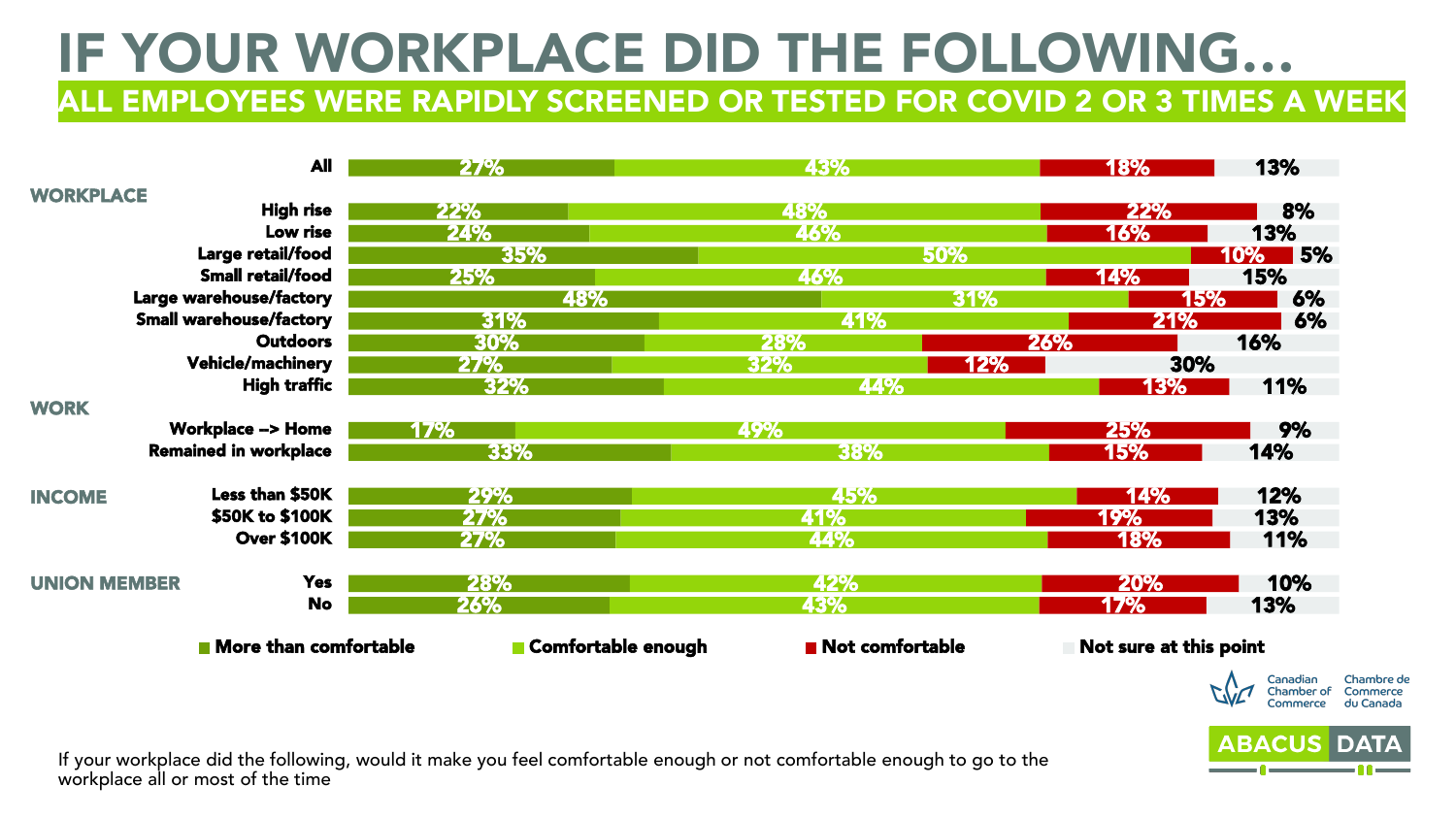# RETURNING TO THE WORKPLACE

| Limiting the number of people to allow for<br>distancing                                                       | 77%               | 23%                |
|----------------------------------------------------------------------------------------------------------------|-------------------|--------------------|
| Everyone must wear masks at all times                                                                          | 75%               | 25%                |
| <b>Most Canadians (70% or more) have been</b><br>vaccinated                                                    | 66%               | 34%                |
| Most of your coworkers have been vaccinated                                                                    | 66%               | 34%                |
| There is mandatory rapid COVID screening or<br>testing for coworkers at least twice a week                     | 58%               | 42%                |
| <b>■ Yes</b>                                                                                                   | $\blacksquare$ No |                    |
| e e Miller de la califactura de la comunicación de la comunicación de la contrata de la califactura la llega d |                   | <b>ABACUS DATA</b> |

Before you will feel comfortable enough going back to your workplace most or some of the time, which of the following conditions have to be met?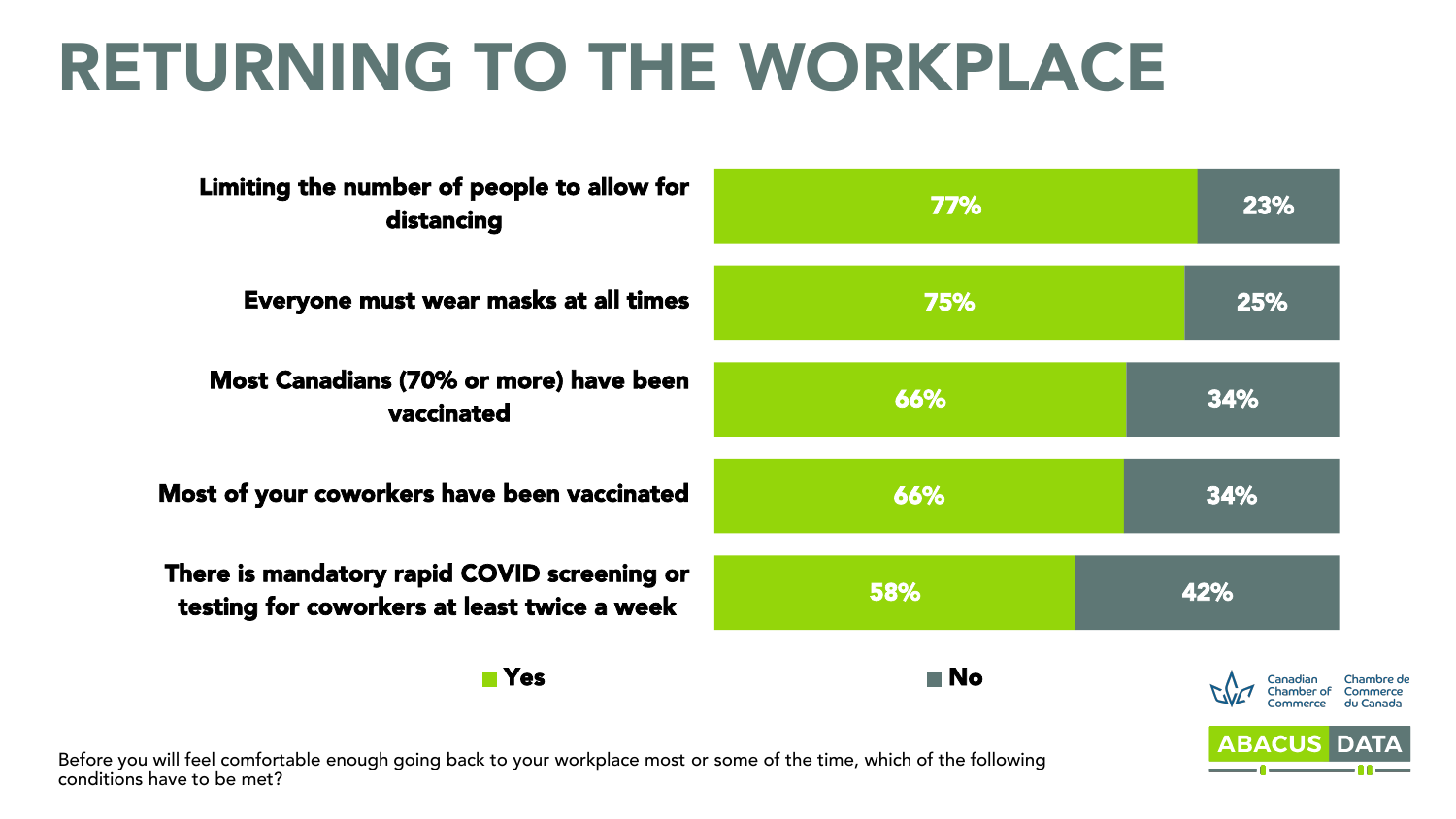### RETURNING TO THE WORKPLACE THOSE WHO MOVED TO WFH

| Limiting the number of people to allow for<br>distancing                                                    | 85%               | 15%                |
|-------------------------------------------------------------------------------------------------------------|-------------------|--------------------|
| Most Canadians (70% or more) have been<br>vaccinated                                                        | 79%               | 21%                |
| Most of your coworkers have been vaccinated                                                                 | 79%               | 21%                |
| Everyone must wear masks at all times                                                                       | 77%               | 23%                |
| There is mandatory rapid COVID screening or<br>testing for coworkers at least twice a week                  | 69%               | 31%                |
| $\blacksquare$ Yes                                                                                          | $\blacksquare$ No |                    |
| u will feel comfortele anough asing look to your workplace most ar seme of the time, which of the fellowing |                   | <b>ABACUS DATA</b> |

Before you will feel comfortable enough going back to your workplace most or some of the time, which of the following conditions have to be met?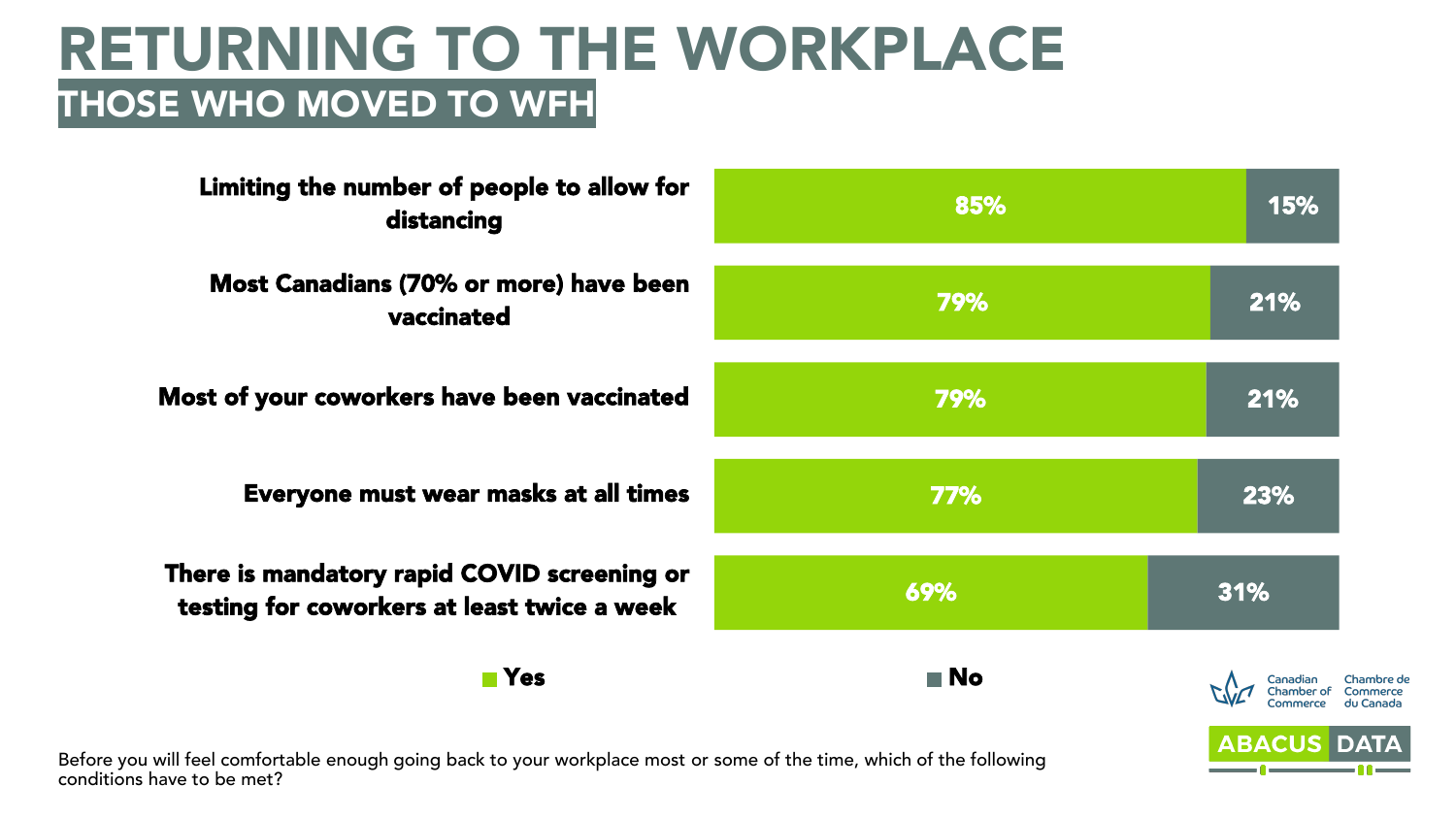### RETURNING TO THE WORKPLACE THOSE WHO WORK IN HIGH RISE OFFICE BUILDING

| Limiting the number of people to allow for<br>distancing                                                      | 76%               | 24%                |
|---------------------------------------------------------------------------------------------------------------|-------------------|--------------------|
| Most of your coworkers have been vaccinated                                                                   | 74%               | 26%                |
| Everyone must wear masks at all times                                                                         | 73%               | 27%                |
| Most Canadians (70% or more) have been<br>vaccinated                                                          | 69%               | 31%                |
| There is mandatory rapid COVID screening or<br>testing for coworkers at least twice a week                    | 67%               | 33%                |
| $\blacksquare$ Yes                                                                                            | $\blacksquare$ No | Canadia            |
| ou will fool comfortable enough going back to your workplace most or some of the time, which of the following |                   | <b>ABACUS DATA</b> |

Before you will feel comfortable enough going back to your workplace most or some of the time, which of the following conditions have to be met?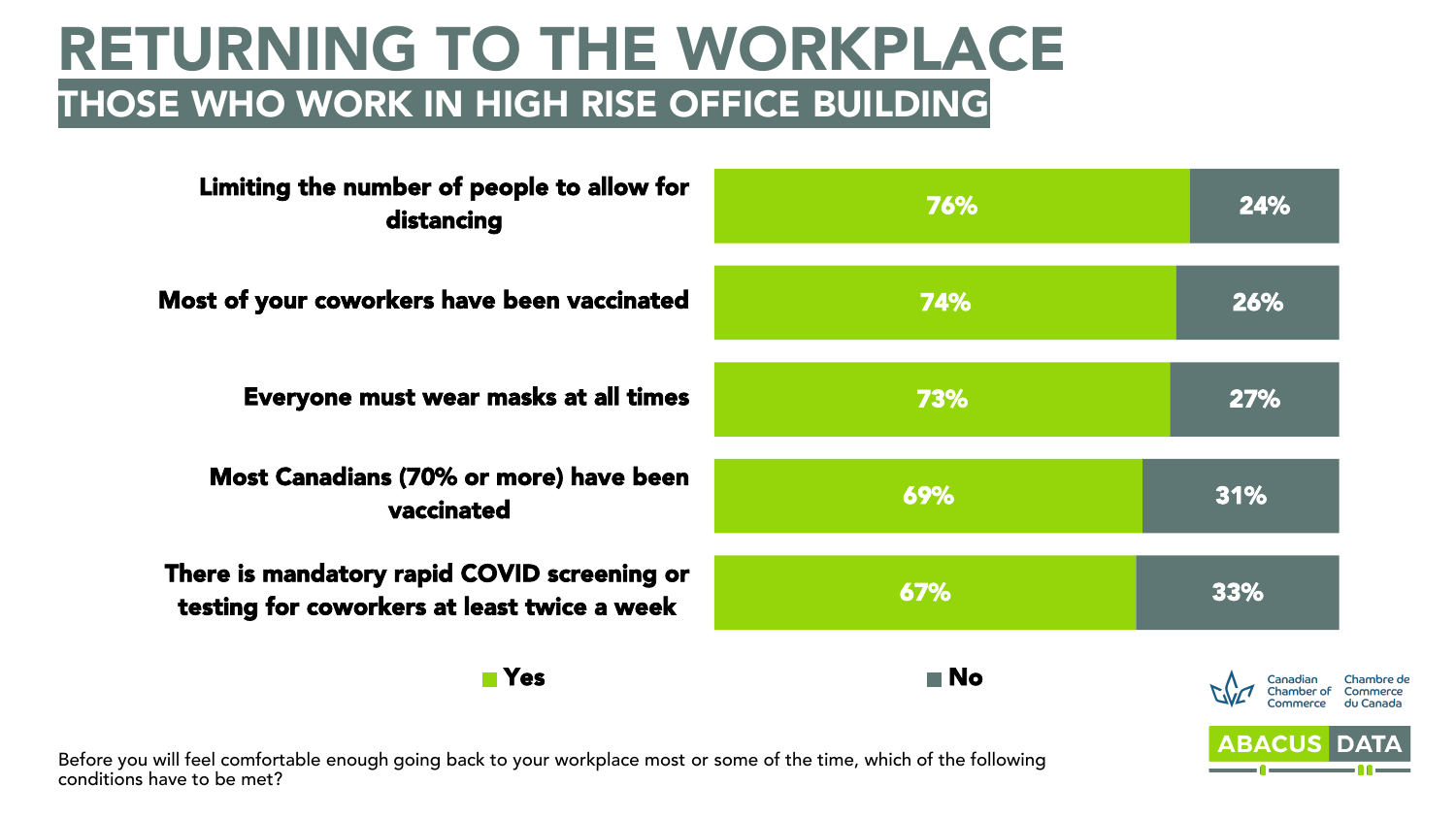# WORKPLACE RETURNING TO NORMAL

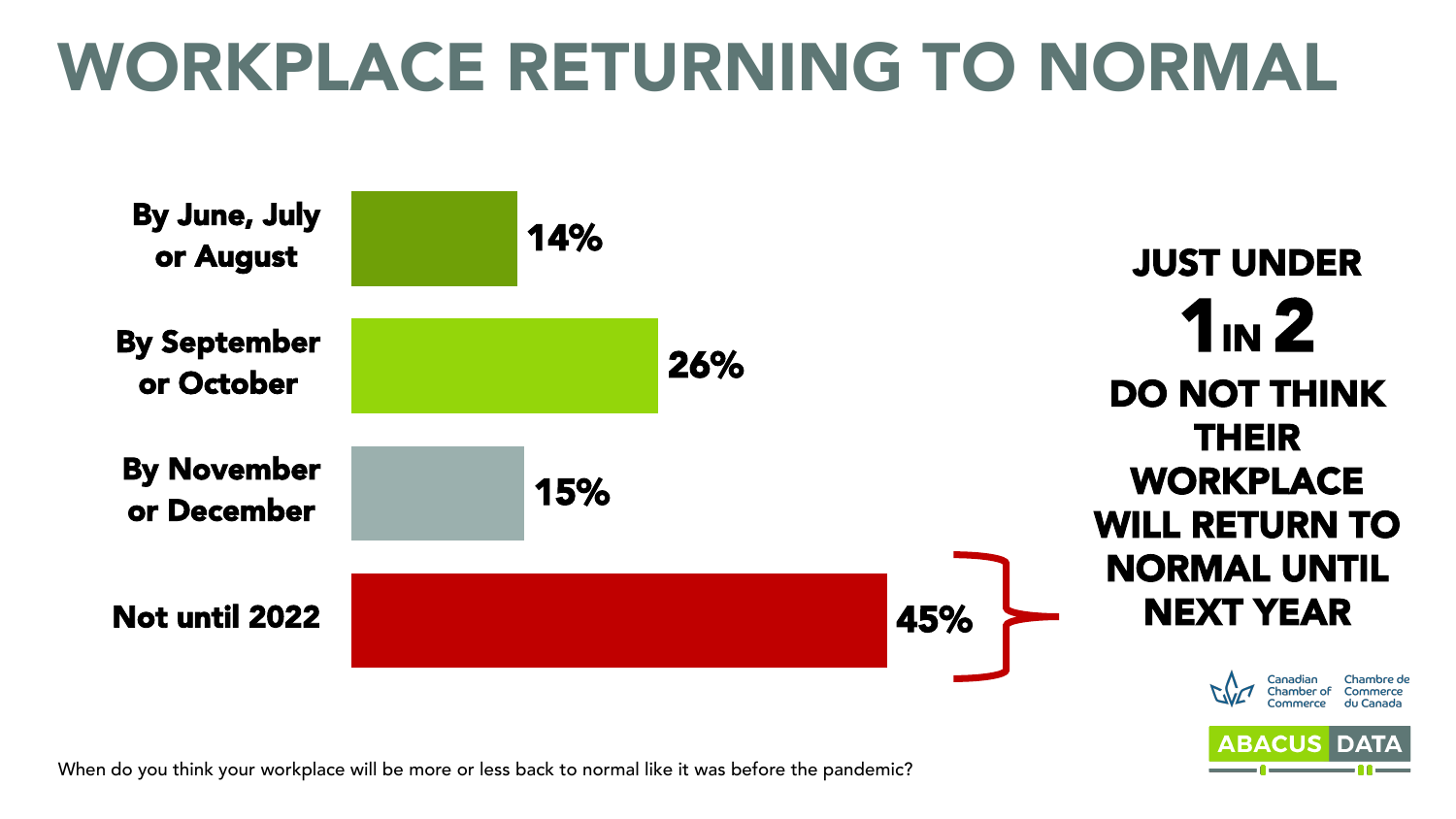# WORKPLACE RETURNING TO NORMAL







When do you think your workplace will be more or less back to normal like it was before the pandemic?